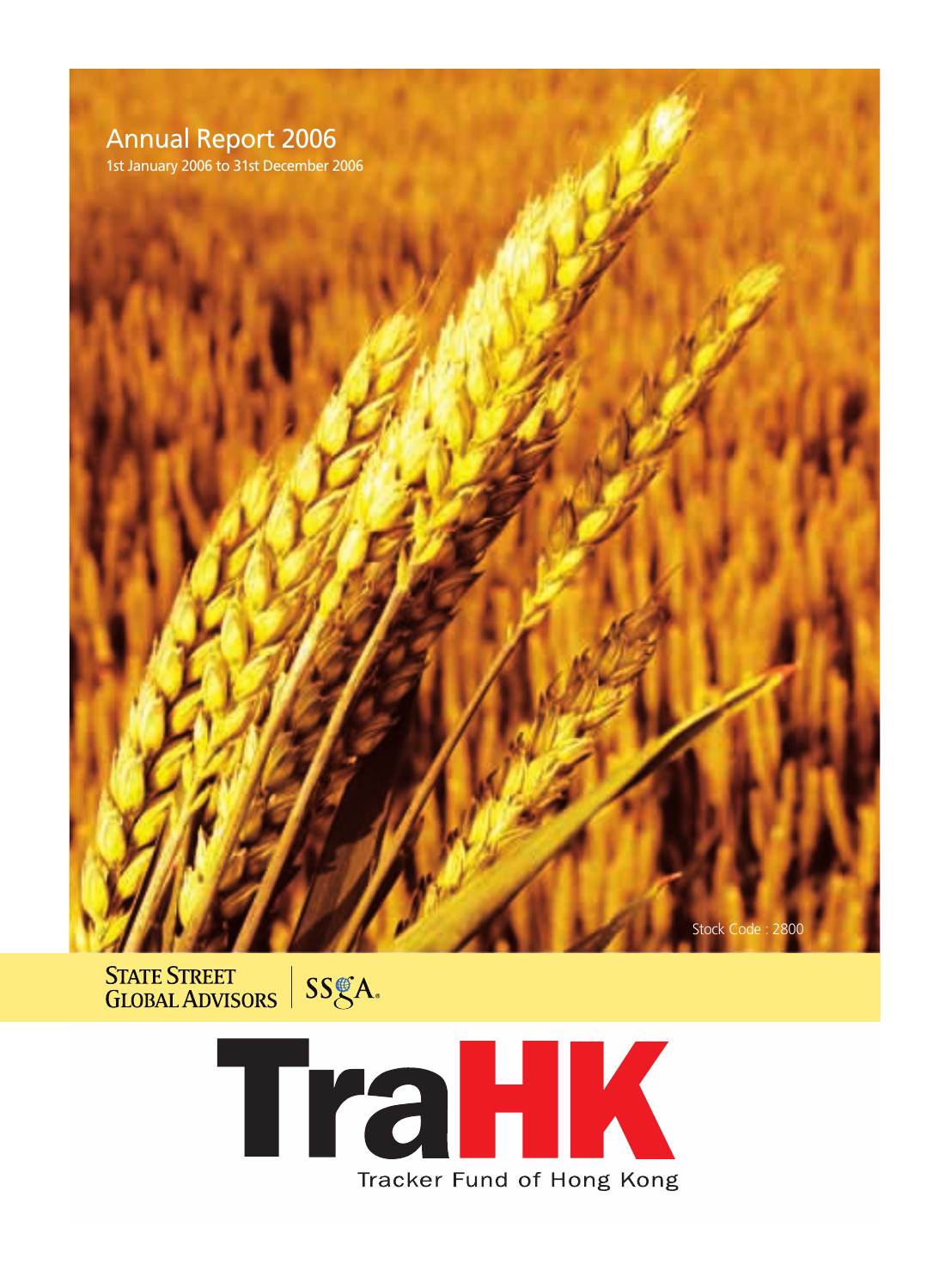**Tracker Fund of Hong Kong •** Annual Report 2006

# **Contents**

- Statement of Responsibilities of the Manager and the Trustee 1
	- Report of the Trustee to the Unitholders 2
		- Independent Auditor's Report 3-4
		- Statement of Assets and Liabilities 5
			- Statement of Operations 6
- Statement of Changes in Net Assets Attributable to Holders of Redeemable Units 7
	- Statement of Cash Flows 8
	- Statement of Distributions 9
	- Notes to the Financial Statements 10-19
		- Investment Portfolio 20-21
	- Statement of Movements in Investment Portfolio 22-23
		- Performance Record 24
		- Administration and Management 25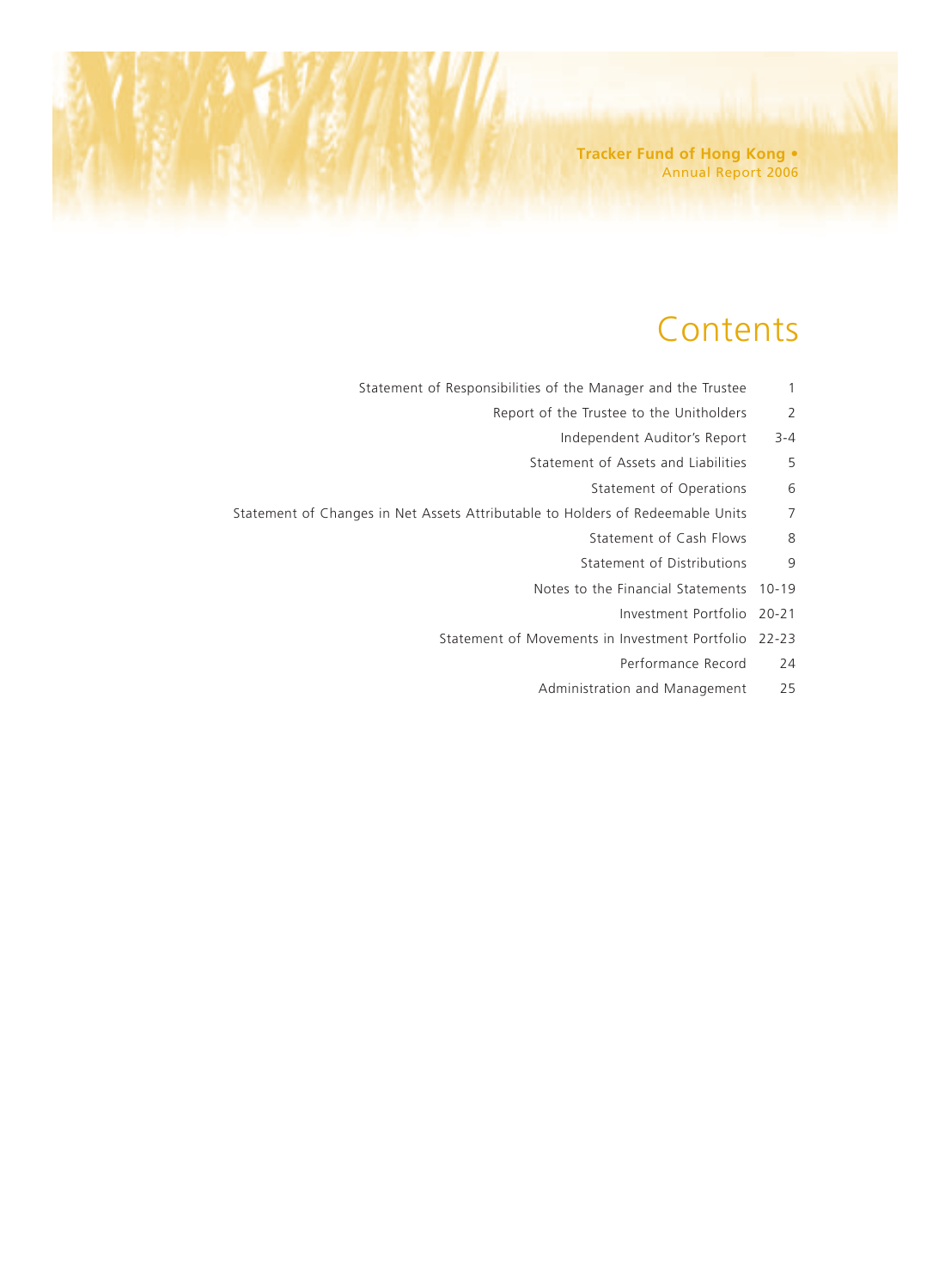## **STATEMENT OF RESPONSIBILITIES OF THE MANAGER AND THE TRUSTEE**

#### **Manager's responsibilities**

The Manager of Tracker Fund of Hong Kong (the "Fund") is required by the Code on Unit Trusts and Mutual Funds established by the Securities & Futures Commission of Hong Kong (the "SFC Code") and the Trust Deed dated 23rd October 1999 (the "Trust Deed") to prepare financial statements for each annual accounting year which give a true and fair view of the financial position of the Fund at the end of that year and of the transactions for the year then ended. In respect of these financial statements the Manager is required to:

- select suitable accounting policies and then apply them consistently;
- make judgements and estimates that are prudent and reasonable; and
- prepare or arrange for the preparation of the financial statements on the basis that the Fund will continue in operation unless it is inappropriate to presume this.

The Manager is also required to manage the Fund in accordance with the Trust Deed and take reasonable steps for the prevention and detection of fraud and other irregularities.

### **Trustee's responsibilities**

The Trustee of the Fund is required to:

- ensure that the Fund is managed by the Manager in accordance with the Trust Deed and that the investment and borrowing powers are complied with;
- satisfy itself that sufficient accounting and other records have been maintained;
- safeguard the property of the Fund and rights attaching thereto; and
- report to the Unitholders for each annual accounting year on the conduct of the Manager in the management of the Fund.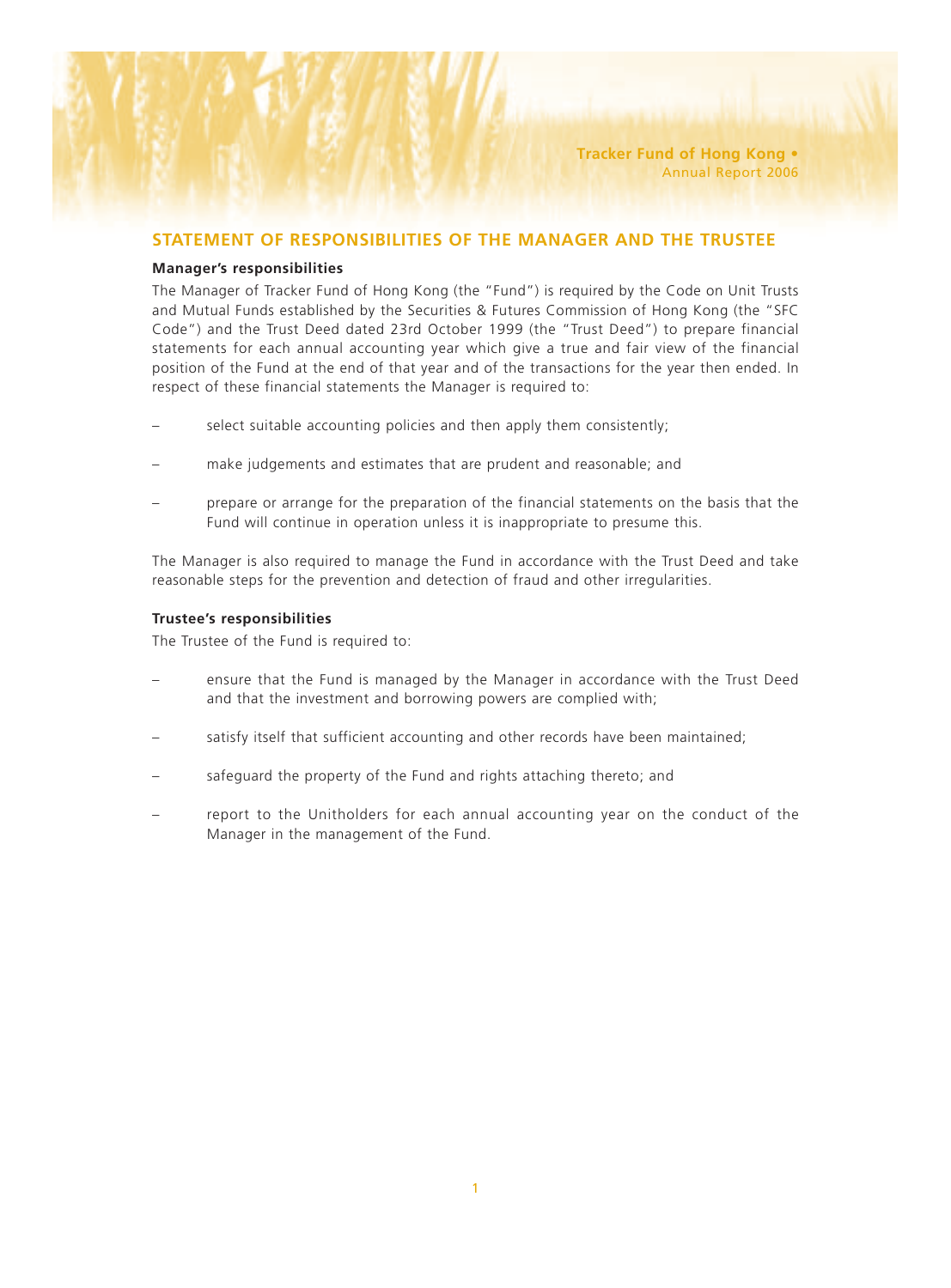**Tracker Fund of Hong Kong •** Annual Report 2006

## **REPORT OF THE TRUSTEE TO THE UNITHOLDERS OF TRACKER FUND OF HONG KONG**

We hereby confirm that, in our opinion, the Manager of the Fund has, in all material respects, managed the Fund in accordance with the provisions of the Trust Deed, dated 23rd October 1999 for the year ended 31st December 2006.

### **State Street Bank and Trust Company**

31st March 2007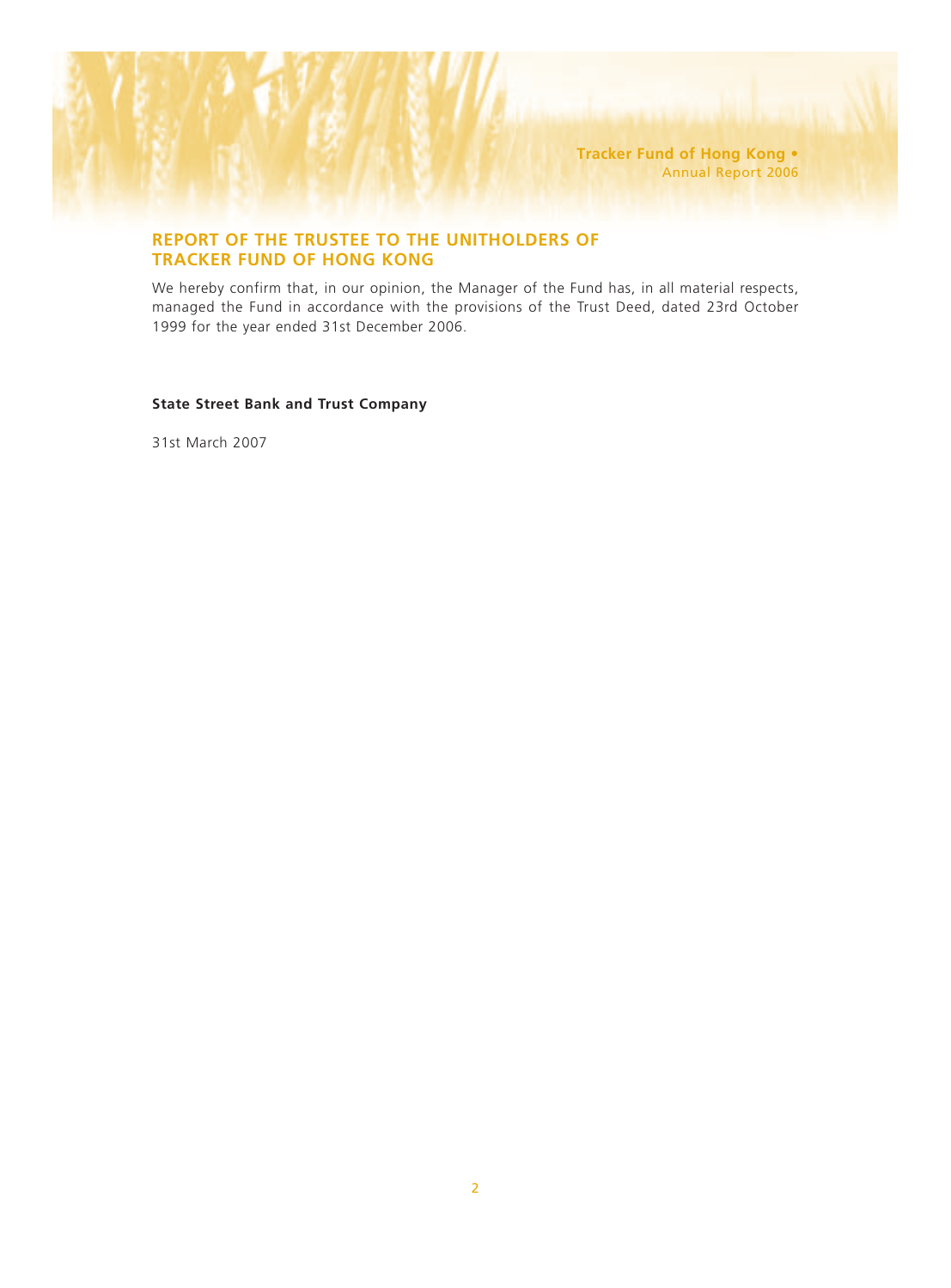## **INDEPENDENT AUDITOR'S REPORT**

To the Unitholders of Tracker Fund of Hong Kong (the "Fund")

#### **Report on the financial statements**

We have audited the financial statements of the Fund set out on pages 5 to 19, which comprise the Statement of Assets and Liabilities as at 31st December 2006, and Statement of Operations, Statement of Changes in Net Assets Attributable to Holders of Redeemable Units and Statement of Cash Flows for the year then ended, and a summary of significant accounting policies and other explanatory notes.

### **Manager's responsibility for the financial statements**

The Manager (the "Management") of the Fund is responsible for the preparation and the true and fair presentation of these financial statements in accordance with Hong Kong Financial Reporting Standards issued by the Hong Kong Institute of Certified Public Accountants and is responsible for ensuring that the financial statements have been properly prepared in accordance with the relevant disclosure provisions of the Trust Deed dated 23rd October 1999, and the relevant financial statements disclosure specified in Appendix E of the Code on Unit Trusts and Mutual Funds established by the Securities and Futures Commission of Hong Kong (the "SFC Code"). This responsibility includes: designing, implementing and maintaining internal control relevant to the preparation and the true and fair presentation of the financial statements that are free from material misstatement, whether due to fraud or error; selecting and applying appropriate accounting policies; and making accounting estimates that are reasonable in the circumstances.

### **Auditor's responsibility**

Our responsibility is to express an opinion on these financial statements based on our audit and to report our opinion solely to the unitholders as a body and for no other purpose. We do not assume responsibility towards or accept liabilities to any other person for the contents of this report.

We conducted our audit in accordance with Hong Kong Standards on Auditing issued by the Hong Kong Institute of Certified Public Accountants. Those standards require that we comply with ethical requirements and plan and perform the audit to obtain reasonable assurance whether the financial statements are free from material misstatement.

An audit involves performing procedures to obtain audit evidence about the amounts and disclosures in the financial statements. The procedures selected depend on the auditor's judgment, including the assessment of the risks of material misstatement of the financial statements, whether due to fraud or error. In making those risk assessments, the auditor considers internal control relevant to the entity's preparation and true and fair presentation of the financial statements in order to design audit procedures that are appropriate in the circumstances, but not for the purpose of expressing an opinion on the effectiveness of the entity's internal control. An audit also includes evaluating the appropriateness of accounting policies used and the reasonableness of accounting estimates made by Management, as well as evaluating the overall presentation of the financial statements.

We believe that the audit evidence we have obtained is sufficient and appropriate to provide a basis for our audit opinion.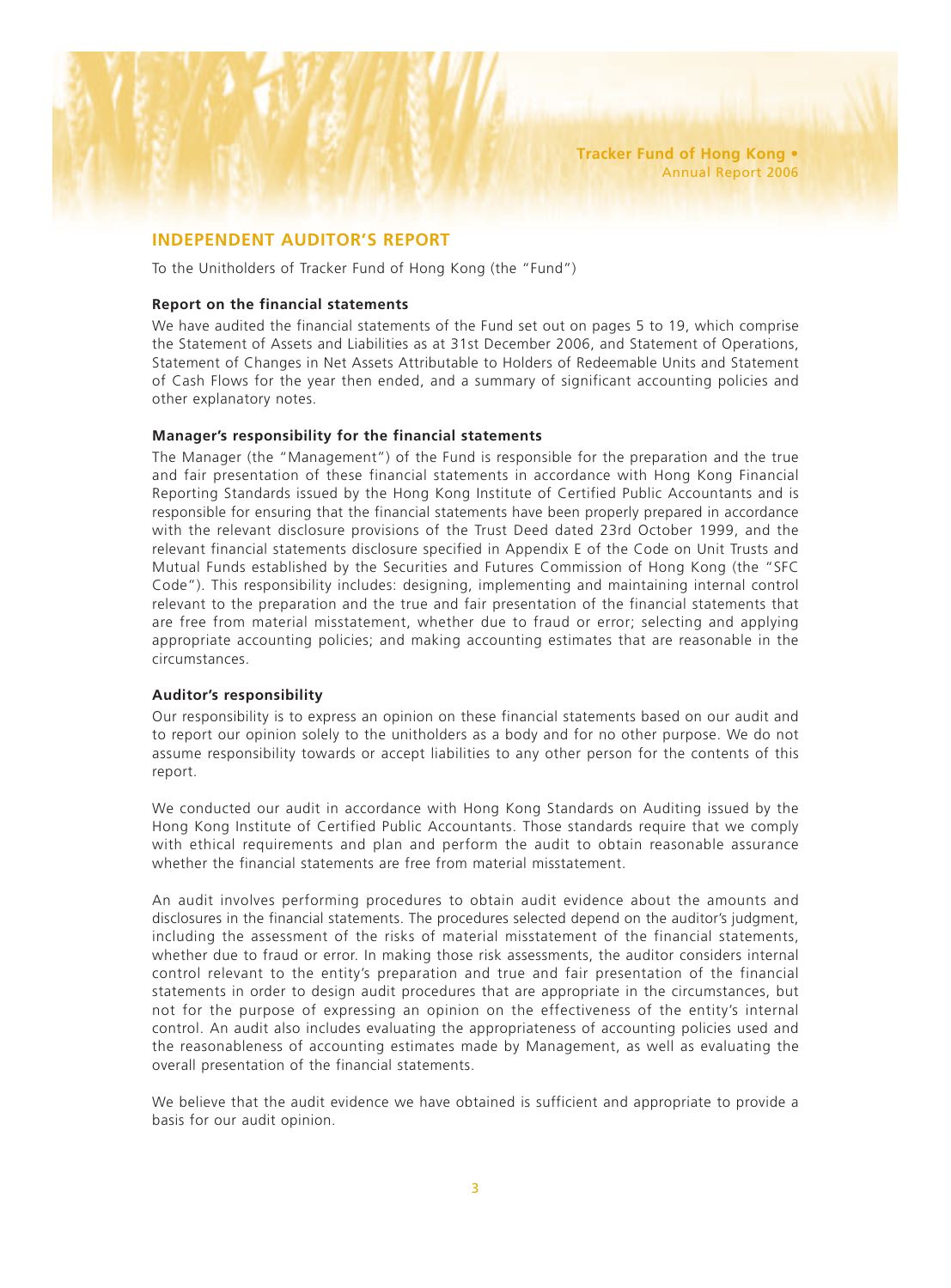## **INDEPENDENT AUDITOR'S REPORT** (Continued)

#### **Opinion**

In our opinion, the financial statements give a true and fair view of the financial position of the Fund as of 31st December 2006, and of its financial performance and its cash flows for the year then ended in accordance with Hong Kong Financial Reporting Standards.

### **Report on other legal and regulatory disclosure requirements**

We report that the financial statements have been properly prepared in accordance with the relevant disclosures provisions of the Trust Deed and the relevant financial statements disclosures provisions specified in the SFC Code.

#### **PricewaterhouseCoopers**

*Certified Public Accountants*

Hong Kong, 31st March 2007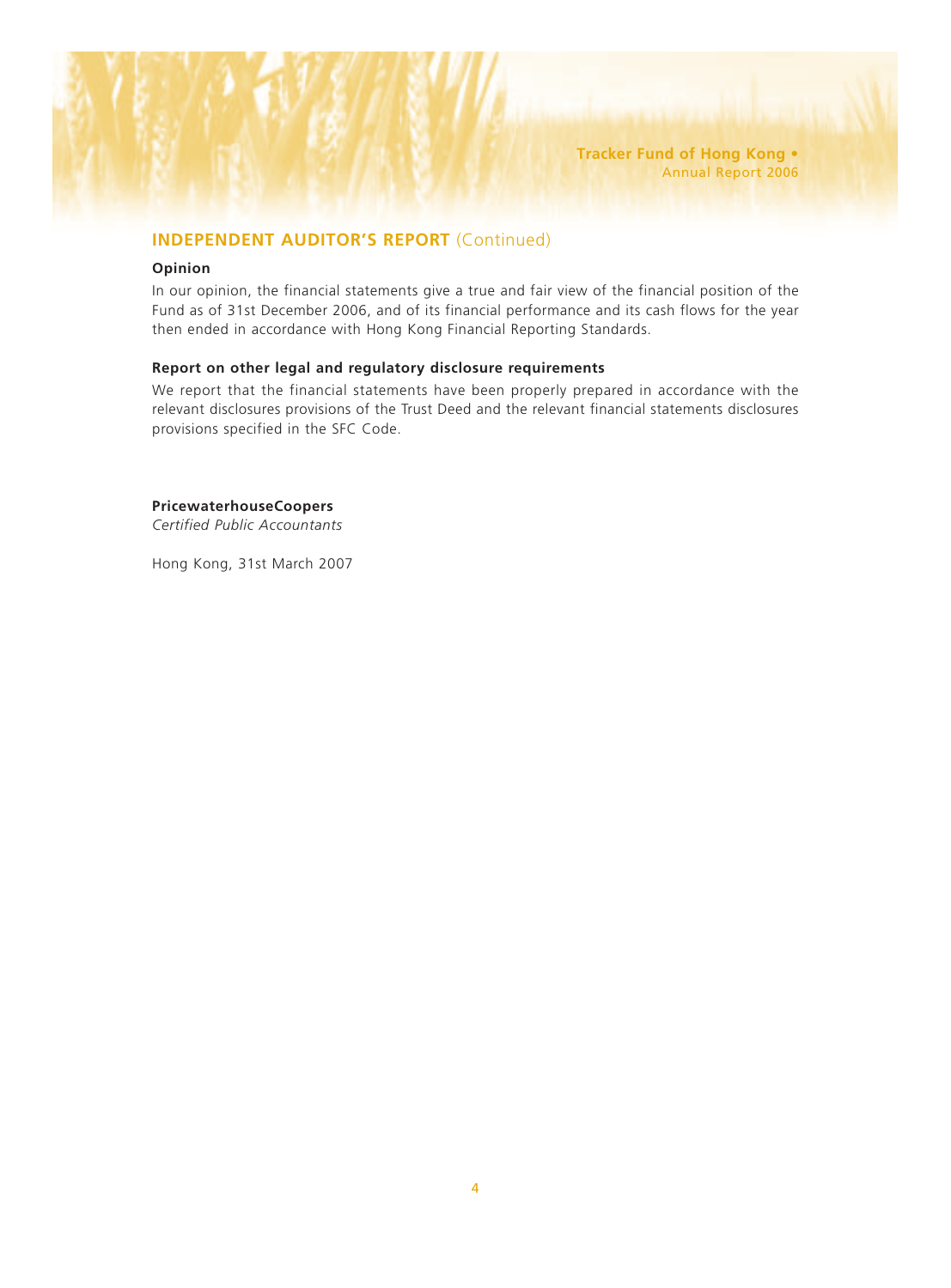**Tracker Fund of Hong Kong •** Annual Report 2006

## **STATEMENT OF ASSETS AND LIABILITIES**

*As at 31st December 2006*

|                                                                                                                                            | Note | 2006<br>HK\$                                              | 2005<br>HK\$                                              |
|--------------------------------------------------------------------------------------------------------------------------------------------|------|-----------------------------------------------------------|-----------------------------------------------------------|
| <b>Assets</b>                                                                                                                              |      |                                                           |                                                           |
| Investments<br>Bank balances<br>Dividends receivable<br>Other accounts receivables and prepayments                                         | 7(c) | 26,466,204,815<br>76,646,478<br>60,235,293<br>189,545     | 26,842,037,452<br>68,329,644<br>87,524,500<br>182,688     |
| <b>Total assets</b>                                                                                                                        |      | 26,603,276,131                                            | 26,998,074,284                                            |
| <b>Liabilities</b>                                                                                                                         |      |                                                           |                                                           |
| Trustee fee payable<br>Management fee payable<br>Index license fee payable<br>Registrar fee payable<br>Other accounts payable and accruals | 8(a) | 3,243,578<br>3,243,578<br>974,691<br>304,773<br>1,193,625 | 3,302,002<br>3,302,002<br>1,034,305<br>182,113<br>805,790 |
| Liabilities (excluding net assets<br>attributable to holders of<br>redeemable units)                                                       |      | 8,960,245                                                 | 8,626,212                                                 |
| Net assets attributable to holders of<br>redeemable units (at bid market prices)                                                           | 5    | 26,594,315,886                                            | 26,989,448,072                                            |
| Adjustments from bid market prices to<br>last traded market prices                                                                         | 5    | 8,630,309                                                 | 58,590,272                                                |
| Net assets attributable to holders of<br>redeemable units (at last traded<br>market prices)                                                | 5    | 26,602,946,195                                            | 27,048,038,344                                            |

Approved by the Trustee and the Manager on 31st March 2007

**State Street Bank and Trust Company State Street Global Advisors Asia Limited**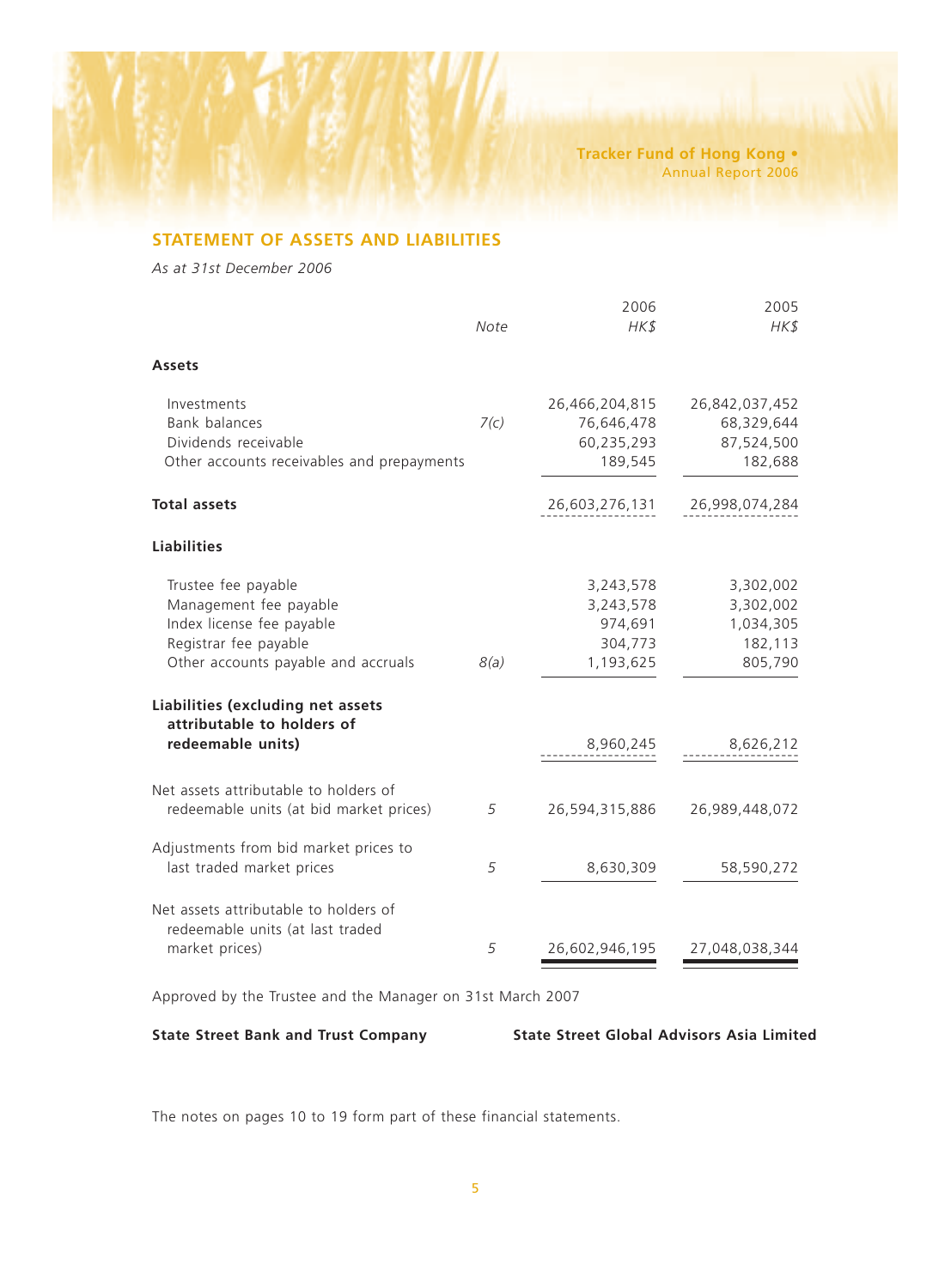## **STATEMENT OF OPERATIONS**

*For the year ended 31st December 2006*

|                                                                                                                                                                                                                                                                                                                         | Note                                 | 2006<br>HK\$                                                                                                                                           | 2005<br>HK\$                                                                                                                                                        |
|-------------------------------------------------------------------------------------------------------------------------------------------------------------------------------------------------------------------------------------------------------------------------------------------------------------------------|--------------------------------------|--------------------------------------------------------------------------------------------------------------------------------------------------------|---------------------------------------------------------------------------------------------------------------------------------------------------------------------|
| Revenue                                                                                                                                                                                                                                                                                                                 |                                      |                                                                                                                                                        |                                                                                                                                                                     |
| Dividends<br>Bank interest<br>Transaction fee<br>Other income<br>Net gain on investments                                                                                                                                                                                                                                | 7(c)<br>4(a)<br>4(b)<br>3            | 925,210,301<br>8,422,898<br>240,000<br>6,109,459<br>7,819,869,472                                                                                      | 1,017,229,096<br>7,032,291<br>300,000<br>7,275,833<br>1,183,438,411                                                                                                 |
| <b>Total investment income</b>                                                                                                                                                                                                                                                                                          |                                      | 8,759,852,130                                                                                                                                          | 2,215,275,631                                                                                                                                                       |
| <b>Expenses</b>                                                                                                                                                                                                                                                                                                         |                                      |                                                                                                                                                        |                                                                                                                                                                     |
| Management fee<br>Trustee fee<br>Index license fee<br>Transaction costs on investments<br>Registrar fee<br>Publication and printing expenses<br>Conversion agent fee<br>Audit fee<br>Legal and professional fees<br>Bank charges<br>Other operating expenses<br><b>Total operating expenses</b><br>Net operating profit | 7(a)<br>7(b)<br>8(c)<br>8(a)<br>8(b) | 12,638,058<br>12,638,058<br>3,993,272<br>7,474,791<br>2,031,922<br>1,792,205<br>392,000<br>109,000<br>54,824<br>778,516<br>41,902,646<br>8,717,949,484 | 13,385,160<br>13,385,160<br>4,227,942<br>1,505,726<br>2,341,714<br>1,847,155<br>440,000<br>109,000<br>50,000<br>43,874<br>788,167<br>38,123,898<br>2, 177, 151, 733 |
| <b>Finance costs</b>                                                                                                                                                                                                                                                                                                    |                                      |                                                                                                                                                        |                                                                                                                                                                     |
| Distributions to holders of redeemable units                                                                                                                                                                                                                                                                            |                                      | (859, 795, 725)<br>7,858,153,759                                                                                                                       | (947, 796, 250)<br>1,229,355,483                                                                                                                                    |
| Adjustments from bid market prices to<br>last traded market prices                                                                                                                                                                                                                                                      | 5                                    | (49, 959, 963)                                                                                                                                         | 58,590,272                                                                                                                                                          |
| Increase in net assets attributable to holders<br>of redeemable units from operations                                                                                                                                                                                                                                   |                                      | 7,808,193,796                                                                                                                                          | 1,287,945,755                                                                                                                                                       |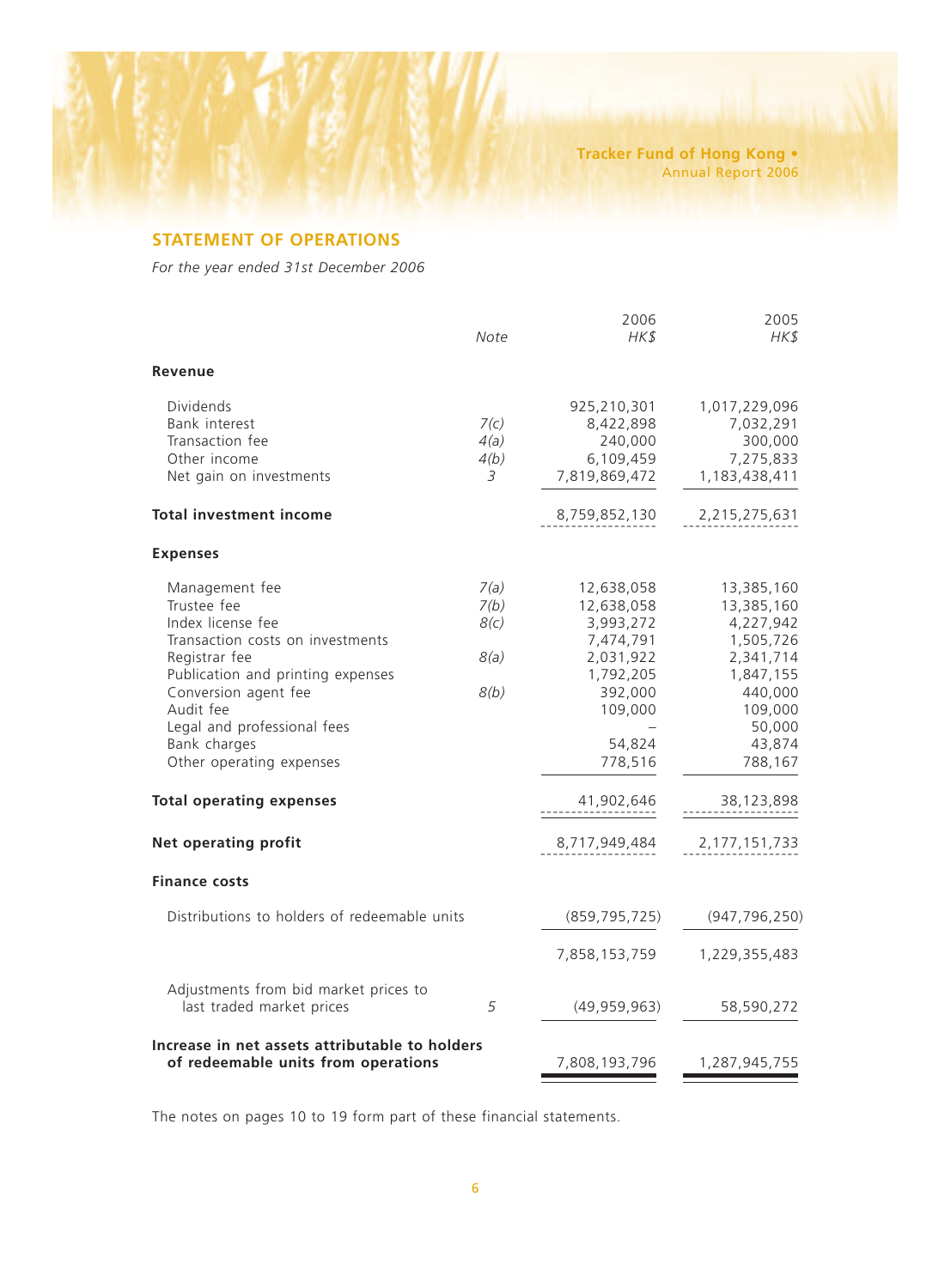**Tracker Fund of Hong Kong •** Annual Report 2006

## **STATEMENT OF CHANGES IN NET ASSETS ATTRIBUTABLE TO HOLDERS OF REDEEMABLE UNITS**

*For the year ended 31st December 2006*

|                                                                                                            | Note | 2006<br>HK\$       | 2005<br>HK\$    |
|------------------------------------------------------------------------------------------------------------|------|--------------------|-----------------|
| Net assets attributable to holders of<br>redeemable units at 1 January                                     |      | 27,048,038,344     | 30,722,784,318  |
| Effect of change in accounting policy                                                                      |      |                    | (101, 263, 081) |
|                                                                                                            |      | 27,048,038,344     | 30,621,521,237  |
| In-kind payments on redemption of units                                                                    | 9    | (8, 253, 275, 589) | (4,861,452,507) |
| Net further cash amount received on<br>redemption and issue of units                                       |      | (10, 356)          | 23,859          |
| Net redemption of units                                                                                    |      | (8, 253, 285, 945) | (4,861,428,648) |
|                                                                                                            |      | 18,794,752,399     | 25,760,092,589  |
| Increase in net assets attributable to<br>holders of redeemable units                                      |      | 7,808,193,796      | 1,287,945,755   |
| Net assets attributable to holders of<br>redeemable units at 31 December<br>(at last traded market prices) | 5    | 26,602,946,195     | 27,048,038,344  |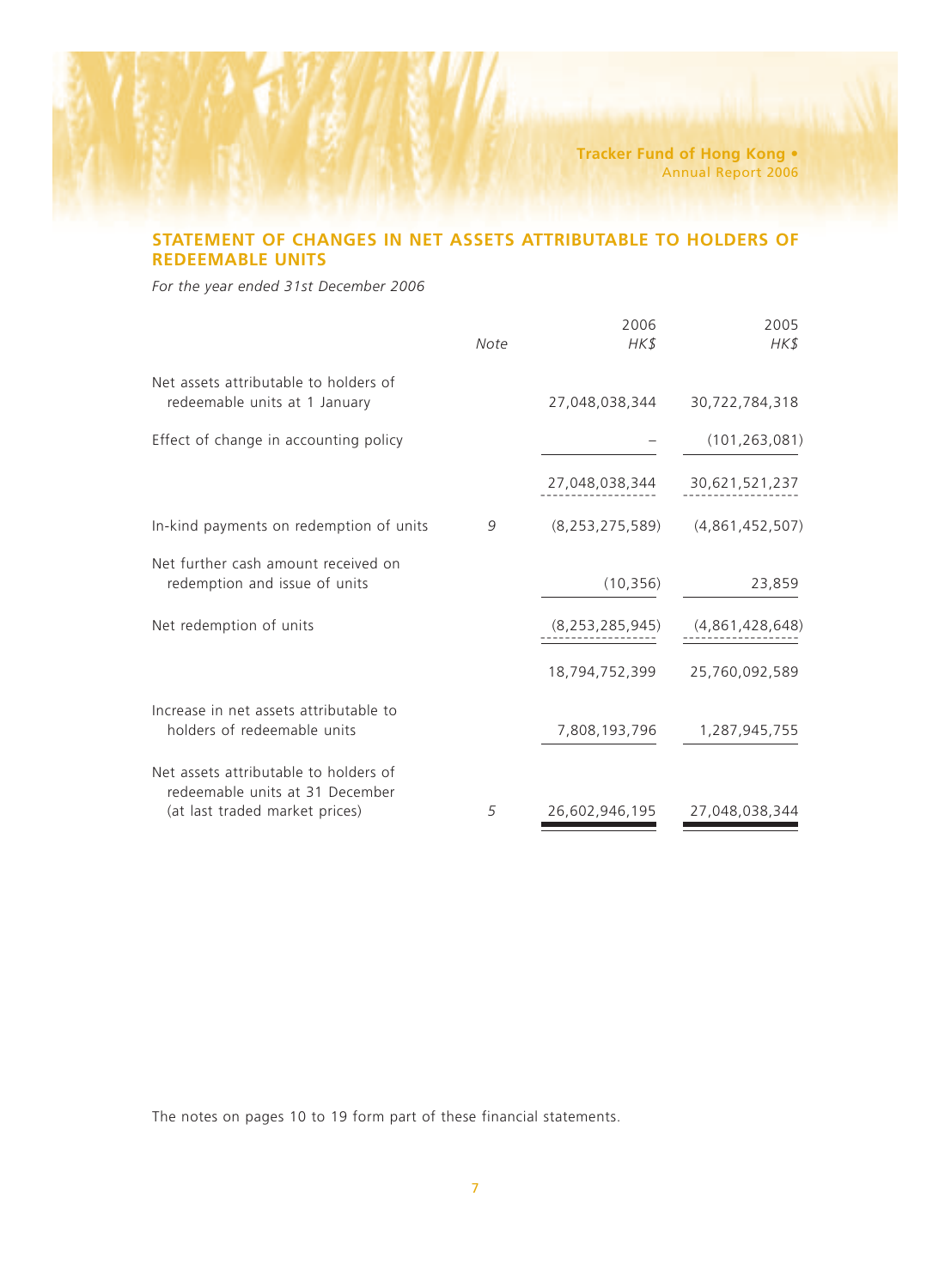## **STATEMENT OF CASH FLOWS**

*For the year ended 31st December 2006*

|                                                                                                                                                                                                                                                                                                                                                                                                                | Note   | 2006<br>HK\$                                                                                                                                                                                                                        | 2005<br>HK\$                                                                                                                                                                                                                         |
|----------------------------------------------------------------------------------------------------------------------------------------------------------------------------------------------------------------------------------------------------------------------------------------------------------------------------------------------------------------------------------------------------------------|--------|-------------------------------------------------------------------------------------------------------------------------------------------------------------------------------------------------------------------------------------|--------------------------------------------------------------------------------------------------------------------------------------------------------------------------------------------------------------------------------------|
| Cash flows from operating activities                                                                                                                                                                                                                                                                                                                                                                           |        |                                                                                                                                                                                                                                     |                                                                                                                                                                                                                                      |
| Sale of investments<br>Purchase of investments<br>Dividends received<br>Other income received<br>Bank interest received<br>Transaction fee received<br>Management fee paid<br>Trustee fee paid<br>Index license fee paid<br>Registrar fee paid<br>Publication and printing expenses paid<br>Transaction costs on investment paid<br>Conversion agent fee paid<br>Bank charges paid<br>Other operating expenses | 9<br>9 | 3,130,308,377<br>(3, 118, 827, 187)<br>952,499,508<br>6,109,459<br>8,415,627<br>240,000<br>(12, 696, 482)<br>(12, 696, 482)<br>(4,052,886)<br>(1,909,262)<br>(1, 575, 934)<br>(7, 474, 791)<br>(372,000)<br>(651)<br>(69, 844, 380) | 544,320,267<br>(541, 938, 003)<br>1,026,542,819<br>7,275,833<br>7,018,617<br>300,000<br>(13, 675, 190)<br>(13, 675, 190)<br>(4,332,268)<br>(2, 371, 101)<br>(1,996,640)<br>(1, 505, 726)<br>(440,000)<br>(43, 874)<br>(50, 911, 191) |
| Net cash generated from operating activities                                                                                                                                                                                                                                                                                                                                                                   |        | 868,122,916                                                                                                                                                                                                                         | 954,568,353                                                                                                                                                                                                                          |
| Cash flows from financing activities                                                                                                                                                                                                                                                                                                                                                                           |        |                                                                                                                                                                                                                                     |                                                                                                                                                                                                                                      |
| Net further cash amount received<br>on issue and redemption of units<br>Interim distribution paid<br>Final distribution paid                                                                                                                                                                                                                                                                                   |        | (10, 357)<br>(341, 798, 500)<br>(517, 997, 225)                                                                                                                                                                                     | 23,859<br>(359, 638, 650)<br>(588, 157, 600)                                                                                                                                                                                         |
| Net cash used in financing activities                                                                                                                                                                                                                                                                                                                                                                          |        | (859, 806, 082)                                                                                                                                                                                                                     | (947, 772, 391)                                                                                                                                                                                                                      |
| Net increase in cash and cash equivalents                                                                                                                                                                                                                                                                                                                                                                      |        | 8,316,834                                                                                                                                                                                                                           | 6,795,962                                                                                                                                                                                                                            |
| Cash and cash equivalents at the beginning<br>of the year                                                                                                                                                                                                                                                                                                                                                      |        | 68,329,644                                                                                                                                                                                                                          | 61,533,682                                                                                                                                                                                                                           |
| Cash and cash equivalents at the end<br>of the year                                                                                                                                                                                                                                                                                                                                                            |        | 76,646,478                                                                                                                                                                                                                          | 68,329,644                                                                                                                                                                                                                           |
| Analysis of balances of cash and<br>cash equivalents                                                                                                                                                                                                                                                                                                                                                           |        |                                                                                                                                                                                                                                     |                                                                                                                                                                                                                                      |
| Bank balances                                                                                                                                                                                                                                                                                                                                                                                                  | 7(c)   | 76,646,478                                                                                                                                                                                                                          | 68,329,644                                                                                                                                                                                                                           |
|                                                                                                                                                                                                                                                                                                                                                                                                                |        |                                                                                                                                                                                                                                     |                                                                                                                                                                                                                                      |

Please refer to note 9 on page 17 for details of major non-cash transactions.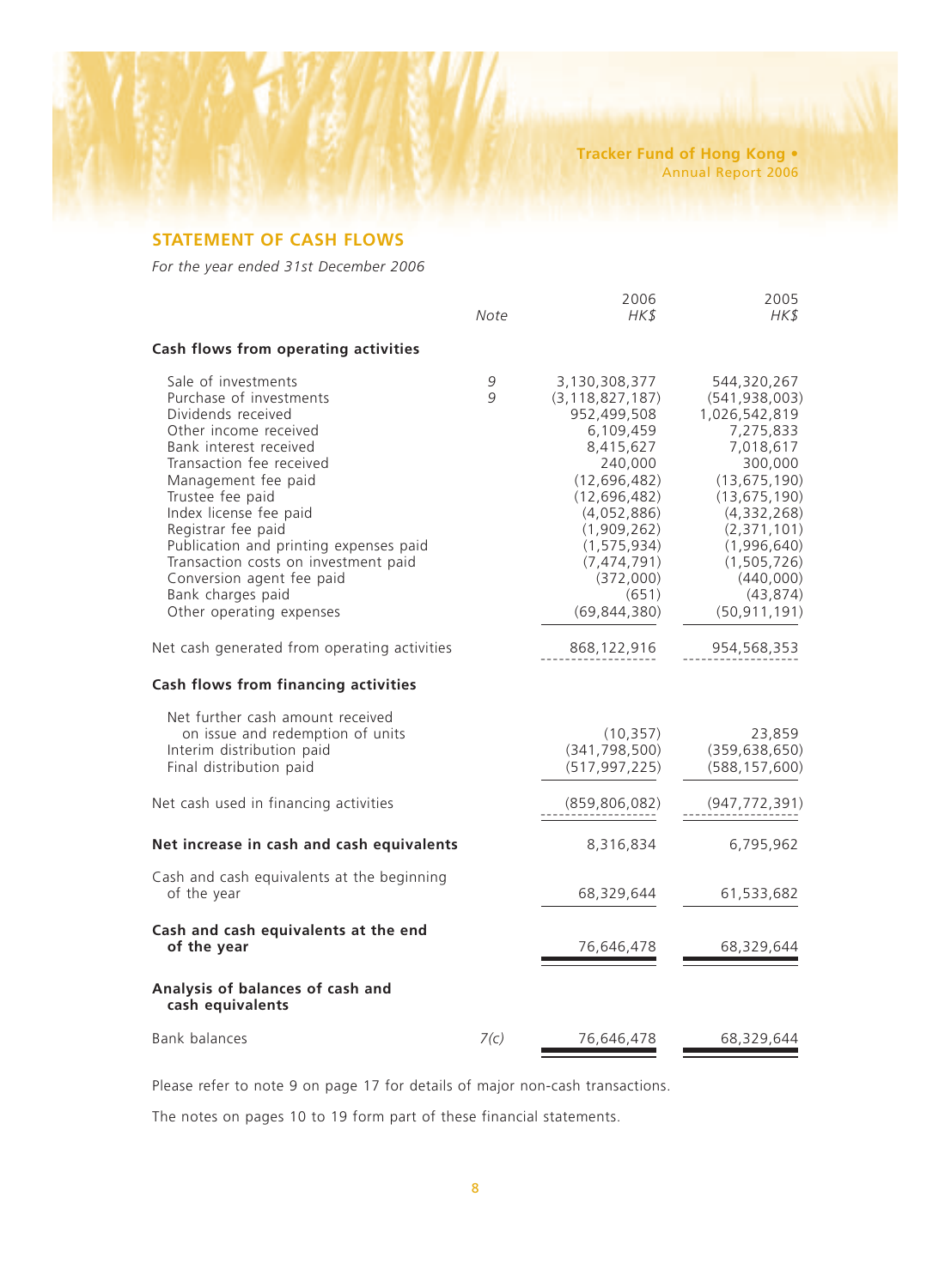## **STATEMENT OF DISTRIBUTIONS**

*For the year ended 31st December 2006*

|                                                                                                                                        | 2006<br>HK\$    | 2005<br>HK\$    |
|----------------------------------------------------------------------------------------------------------------------------------------|-----------------|-----------------|
| Amount transferred from the statement of operations                                                                                    | 859,795,725     | 947,796,250     |
| Interim distribution                                                                                                                   |                 |                 |
| - HK\$0.18 on 1,997,992,500 units paid<br>on 24th May 2005<br>- HK\$0.20 on 1,708,992,500 units paid<br>on 22nd May 2006               | (341, 798, 500) | (359, 638, 650) |
| Final distribution                                                                                                                     |                 |                 |
| $-$ HK\$0.32 on 1,837,992,500 units paid<br>on 22nd November 2005<br>$-$ HK\$0.37 on 1,399,992,500 units paid<br>on 22nd November 2006 | (517, 997, 225) | (588, 157, 600) |
| Amount transferred to the statement of changes<br>in net assets attributable to holders of<br>redeemable units                         |                 |                 |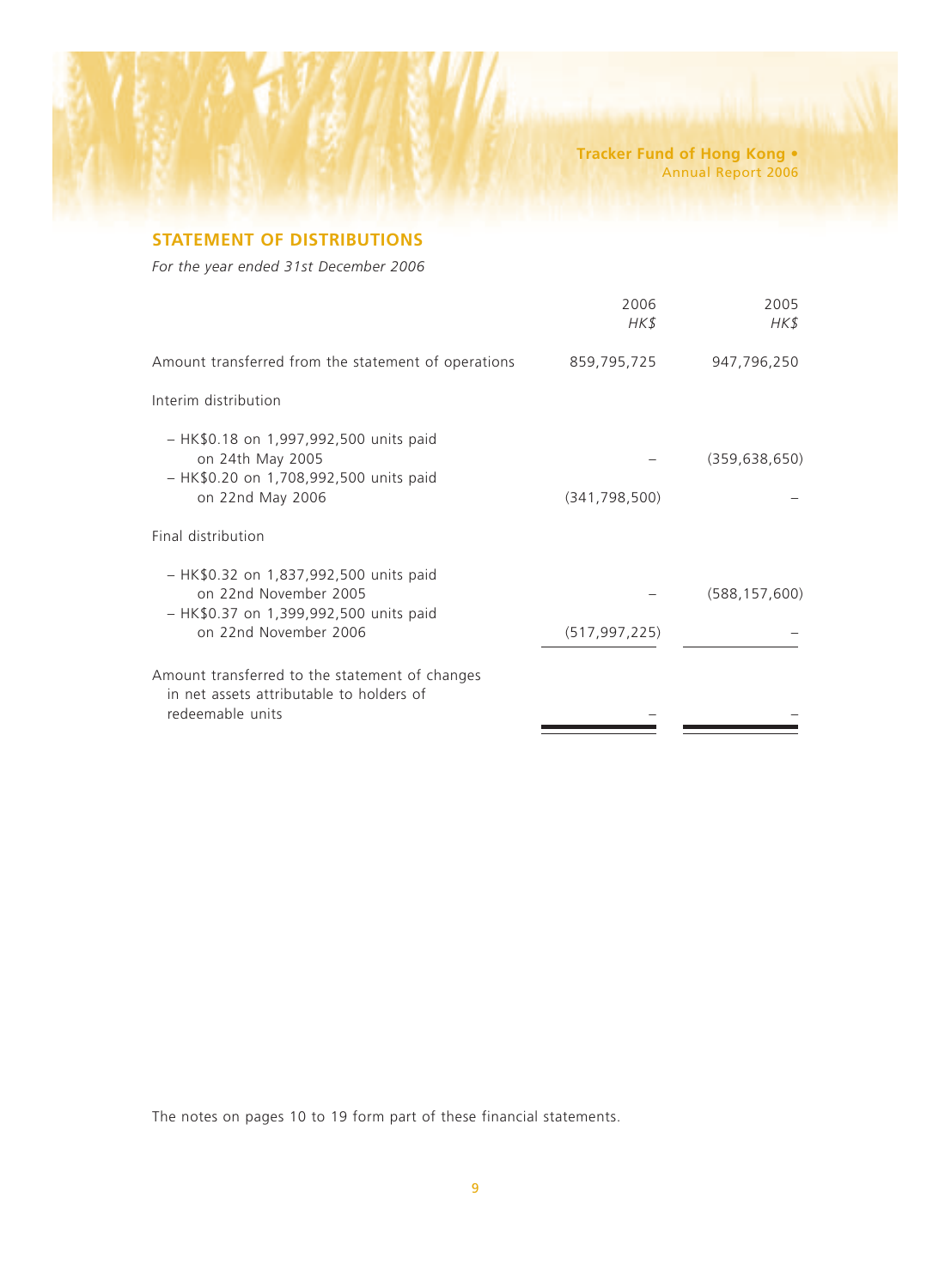## **NOTES TO THE FINANCIAL STATEMENTS**

#### **1 General information**

Tracker Fund of Hong Kong (the "Fund") is a unit trust which is governed by its Trust Deed dated on 23rd October 1999 (the "Trust Deed"). The Fund is authorized by the Securities & Futures Commission of Hong Kong under Section 104(1) of the Hong Kong Securities and Futures Ordinance. The Fund is also listed on the Stock Exchange of Hong Kong Limited (a subsidiary of The Hong Kong Exchanges and Clearing Limited).

The Fund's objective is to provide investment results that closely correspond to the performance of the Hang Seng Index (the "Index").

#### **2 Principal accounting policies**

The principal accounting policies applied in the preparation of these financial statements are set out below. These policies have been consistently applied to all the years presented, unless otherwise stated.

#### **(a) Basis of preparation**

The financial statements have been prepared in accordance with accounting principles generally accepted in Hong Kong and comply with accounting standards issued by the Hong Kong Institute of Certified Public Accountants. The financial statements are prepared under the historical cost convention as modified by the revaluation of investments.

The preparation of financial statements in conformity with Hong Kong Financial Reporting Standards ("HKFRS") requires the use of certain critical accounting estimates. It also requires the Manager (the "Management") to exercise its judgment in the process of applying the Fund's accounting policies.

*(i) Amendment to published standards effective in 2006*

HKAS 39 (Amendment), The Fair Value Option is mandatory for the Fund's accounting period beginning on 1st January 2006. It allows entities to designate financial assets and financial liabilities at fair value through profit or loss when not held for trading if doing so eliminates or significantly reduce a measurement or recognition inconsistency ('an accounting mismatch') or if a group of financial assets, financial liabilities or both is managed and its performance is evaluated on a fair value basis.

Adoption of this amendment only impacts the format and extent of disclosures presented in the financial statements.

*(ii) Standards, amendments and interpretations effective in 2006 but not relevant*

The following standards, amendments and interpretations are mandatory for accounting periods beginning on or after 1st January 2006 but are not relevant to the Fund's operations:

- HKAS 19 (Amendment), Employee Benefits;
- HKAS 21 (Amendment), Net Investment in a Foreign Operation;
- HKAS 39 (Amendment), Cash Flow Hedge Accounting of Forecast Intragroup Transactions;
- HKAS 39 and HKFRS 4 (Amendment), Financial Guarantee Contracts;
- HKFRS 6, Exploration for and Evaluation of Mineral Resources;
- HKFRS 1 (Amendment), First-time Adoption of Hong Kong Financial Reporting Standards, and HKFRS 6 (Amendment), Exploration for and Evaluation of Mineral Resources;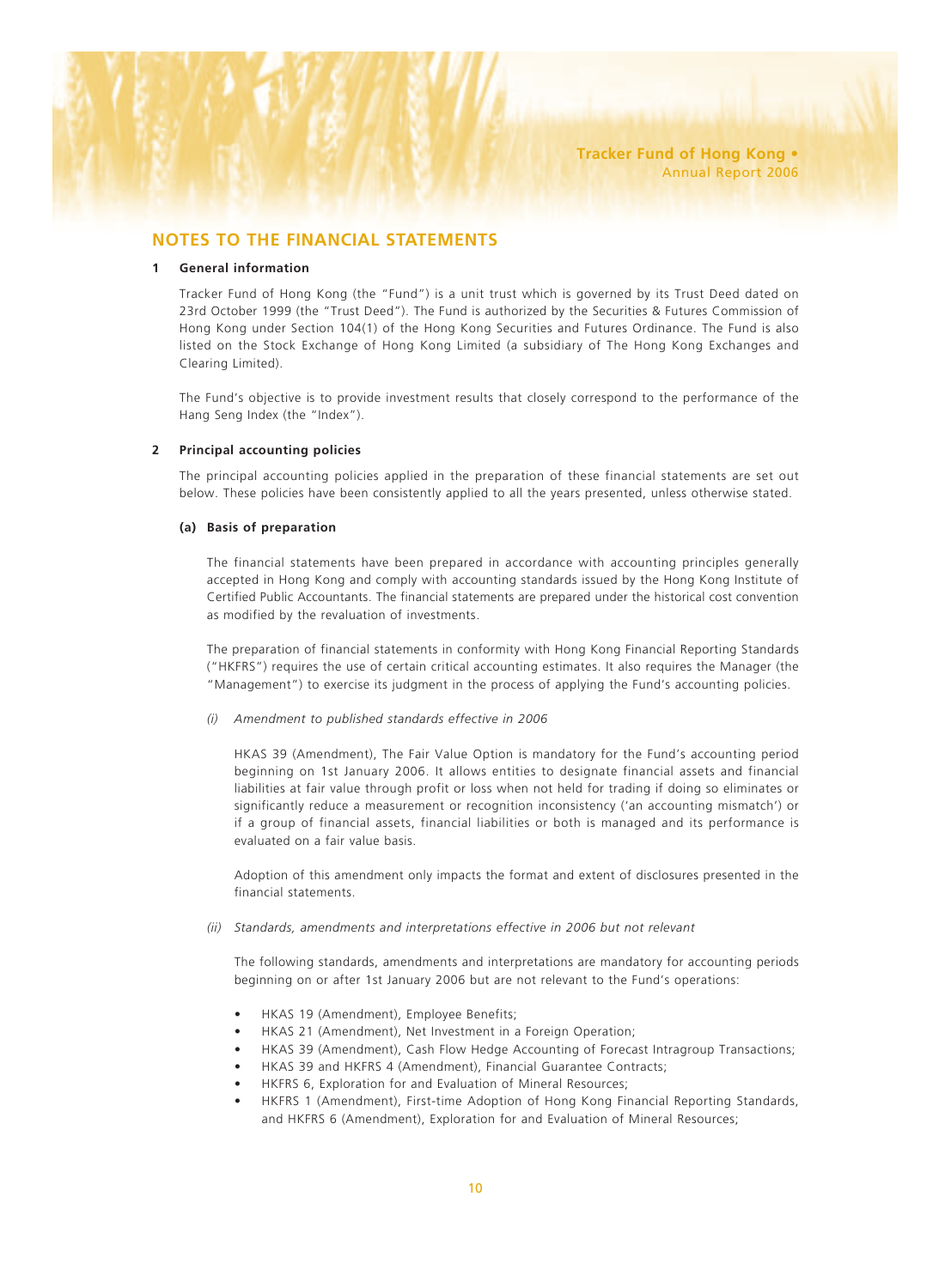#### **2 Principal accounting policies** (Continued)

#### **(a) Basis of preparation** (Continued)

- *(ii) Standards, amendments and interpretations effective in 2006 but not relevant (Continued)*
	- HK(IFRIC) Int 4, Determining whether an Arrangement contains a Lease;
	- HK(IFRIC) Int 5, Rights to Interests arising from Decommissioning, Restoration and Environmental Rehabilitation Funds; and
	- HK(IFRIC) Int 6, Liabilities arising from Participating in a Specific Market Waste Electrical and Electronic Equipment.
- *(iii) Interpretations to existing standards that are not yet effective and not relevant for the Fund's operations*

The following interpretations are mandatory for the Fund's accounting periods beginning on or after 1st March 2006 or later periods but are not relevant for the Fund's operations:

- HK(IFRIC) Int 7, Applying the Restatement Approach under HKAS 29, Financial Reporting in Hyperinflationary Economies (effective from 1st March 2006);
- HK(IFRIC) Int 8, Scope of HKFRS 2 (effective from 1st May 2006);
- HK(IFRIC) Int 9, Reassessment of Embedded Derivatives (effective from 1st June 2006);
- HK(IFRIC) Int 10, Interim Financial Reporting and Impairment (effective from 1st November 2006);
- HK(IFRIC) Int 11, HKFRS 2 Group and Treasury Share Transactions (effective from 1st March 2007); and
- HK(IFRIC) Int 12, Service Concession Agreements (effective from 1st January 2008).

#### **(b) Investments**

The Fund classifies its investments in equity securities as financial assets or financial liabilities at fair value through profit or loss. In accordance with HKAS39 financial instruments with prices quoted, listed or normally dealt in on the Stock Exchange of Hong Kong Limited (the "Stock Exchange") are stated at the Stock Exchange's bid prices, excluding transaction costs which are expensed as incurred.

Purchases and sales of investments are accounted for on a trade date basis.

Realized gains and losses on sale of investments and unrealized gains and losses on revaluation of investments are recognized in the statement of operations as they arise.

Transaction costs on purchase and sale of investments are accounted for in the Statement of Operations.

#### **(c) Income**

Dividend income on equity securities is recorded on the ex-dividend date. Dividend income on equity securities where no ex-dividend date is quoted are accounted for when the Fund's right to receive payment is established.

Bank interest and other income are recognized on an accruals basis.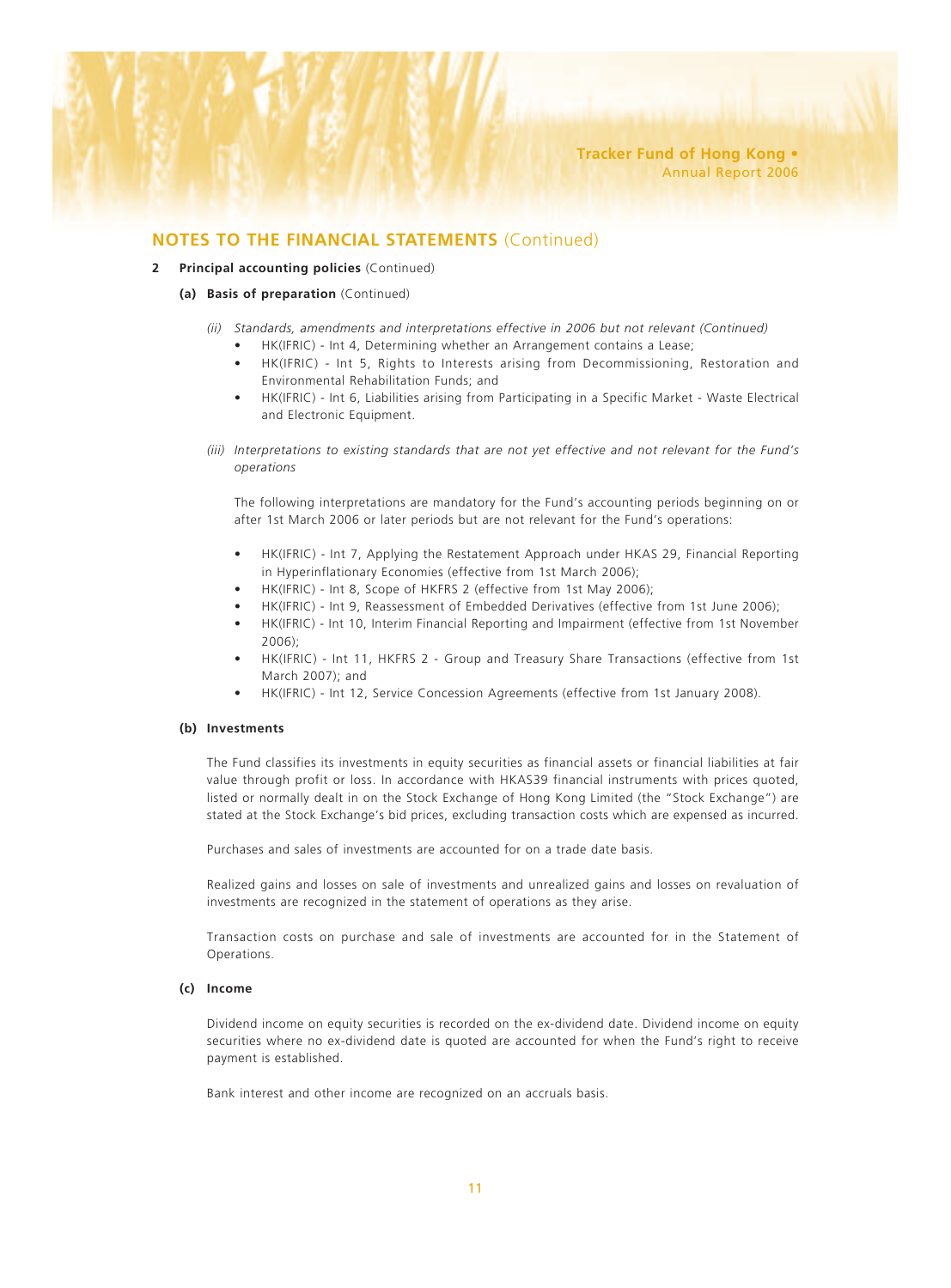#### **2 Principal accounting policies** (Continued)

#### **(d) Expenses**

All expenses are accounted for on an accruals basis.

#### **(e) Distributions payable to holders of redeemable units**

Proposed distributions to holders of redeemable units are recognized in the Statement of Operations when they are approved by the Trustee. The distribution on these redeemable units is recognized in the Statement of Operations as finance cost.

#### **(f) Further cash amount**

Further cash amount represents the amount included in the issue price or redemption proceeds (as the case may be) of the units issued or redeemed, representing the difference between the net asset value per Creation Unit as calculated by the Manager as of that date, and the value of the Index Basket (based on the nominal closing prices as of that date) and the dividend equivalent amount per Creation Unit.

#### **(g) Cash and cash equivalents**

Cash and cash equivalents includes cash in hand, demand deposits, other short-term highly liquid investments with original maturities of three months or less and bank overdrafts.

#### **(h) Translation of foreign currencies**

#### *Functional and presentation currency*

Items included in the financial statements are measured using the currency of the primary economic environment in which the Fund operates (the "functional currency"). The performance of the Fund is measured and reported to the holders of redeemable units in Hong Kong dollar. The Management considers the Hong Kong dollars as the currency that most faithfully represents the economic effects of the underlying transactions, events and conditions. The financial statements are presented in Hong Kong dollars, which is the Fund's functional and presentation currency.

#### *Transactions and balances*

Foreign currency transactions are translated into the functional currency using the exchange rates prevailing at the dates of the transactions. Foreign exchange gains and losses resulting from the settlement of such transactions and from the translation at year-end exchange rates of monetary assets and liabilities denominated in foreign currencies are recognized in the Statement of Operations. Translation differences on non-monetary financial assets and liabilities such as equities at fair value through profit or loss are recognized in the Statement of Operations within the fair value net gain or loss.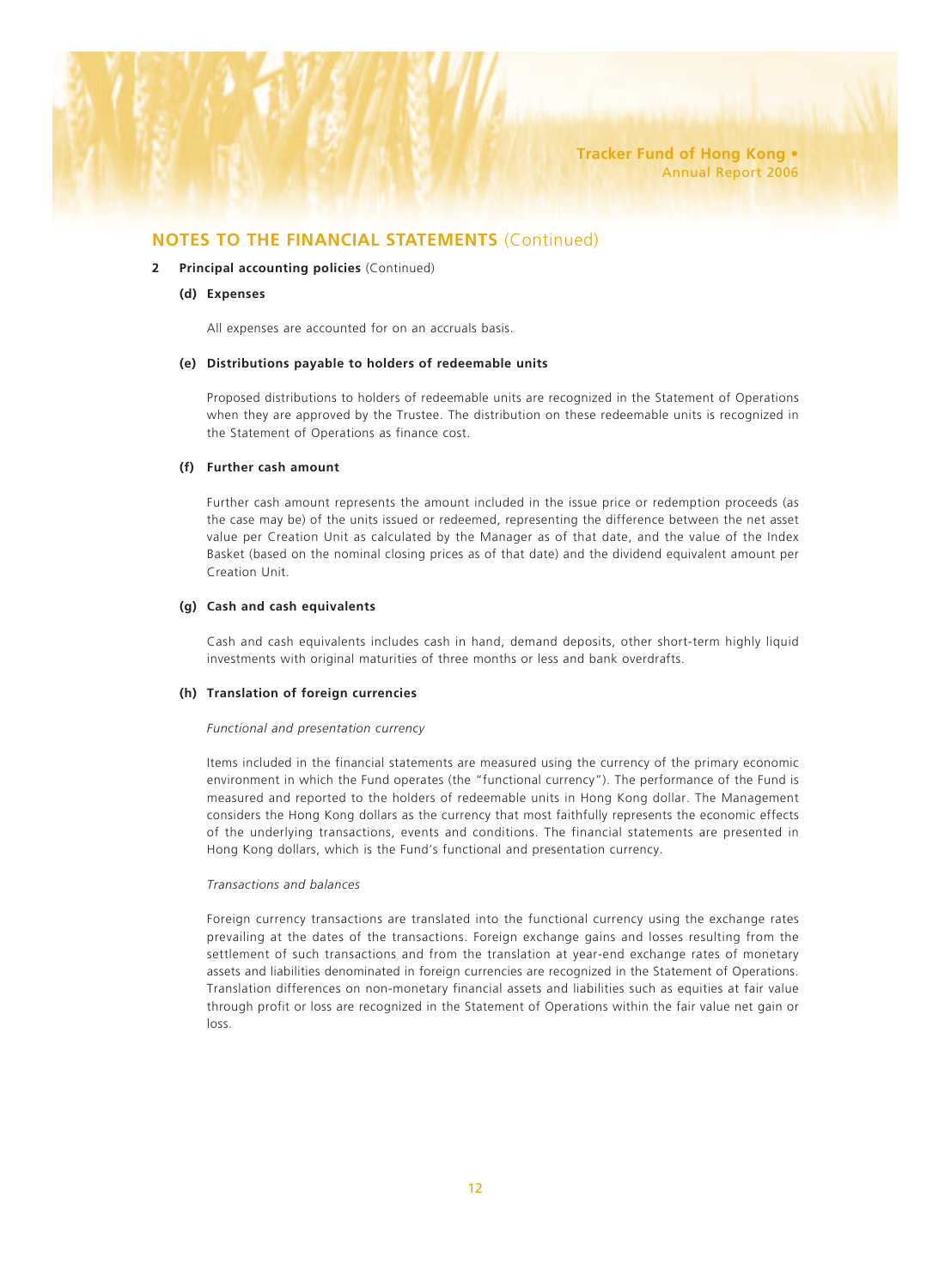#### **2 Principal accounting policies** (Continued)

#### **(i) Proceeds and payments on allotment and redemption of units**

The net asset value per unit is computed for each dealing day. The price at which units are allotted or redeemed is calculated by reference to the net asset value per unit as at the close of business on the relevant dealing day. Units in the Fund are classified as a financial liability in the Statement of Assets and Liabilities and are stated at fair value representing the last traded market prices at which holders of the redeemable units can redeem the units from the Fund.

#### **(j) Redeemable units**

The Fund issues redeemable units, which are redeemable at the holder's option. Redeemable units can only redeem in-kind equal to a proportionate share of the Fund's net asset value. The redeemable unit is carried at the redemption amount that is payable at the balance sheet date if the holder exercises the right to put the unit back to the Fund. In accordance with the Fund's Trust Deed, the minimum redemption unit is 1,000,000 units.

Redeemable units are issued and redeemed at the holder's option at prices based on the Fund's net assets value per unit at the time of issue or redemption. The Fund's net asset value per unit is calculated by dividing the net assets attributable to the holders of redeemable units with the total number of outstanding redeemable units. In accordance with the provisions of the Fund's Trust Deed, investment positions are valued based on the last traded market price for the purpose of determining the net asset value per unit for creations and redemptions.

#### **(k) Segmental information**

In the opinion of the Manager, all activities of the Fund are in the single business of investment activities conducted mainly in Hong Kong. Geographical information is provided in the investment portfolio.

#### **(l) Use of estimates**

The preparation of financial statements in conformity with Hong Kong Financial Reporting Standards requires management to make estimates and assumptions that affect the amounts reported in the financial statements and accompanying notes. Actual results could differ from those estimates.

#### **3 Net gain on investments**

|                                                                                       | 2006<br>HK\$                   | 2005<br>HK\$                     |
|---------------------------------------------------------------------------------------|--------------------------------|----------------------------------|
| Change in unrealized gain/loss on investments<br>Realized gain on sale of investments | 3,759,828,811<br>4.059.040.661 | (191, 297, 274)<br>1,374,735,685 |
|                                                                                       | 7,818,869,472                  | 1,183,438,411                    |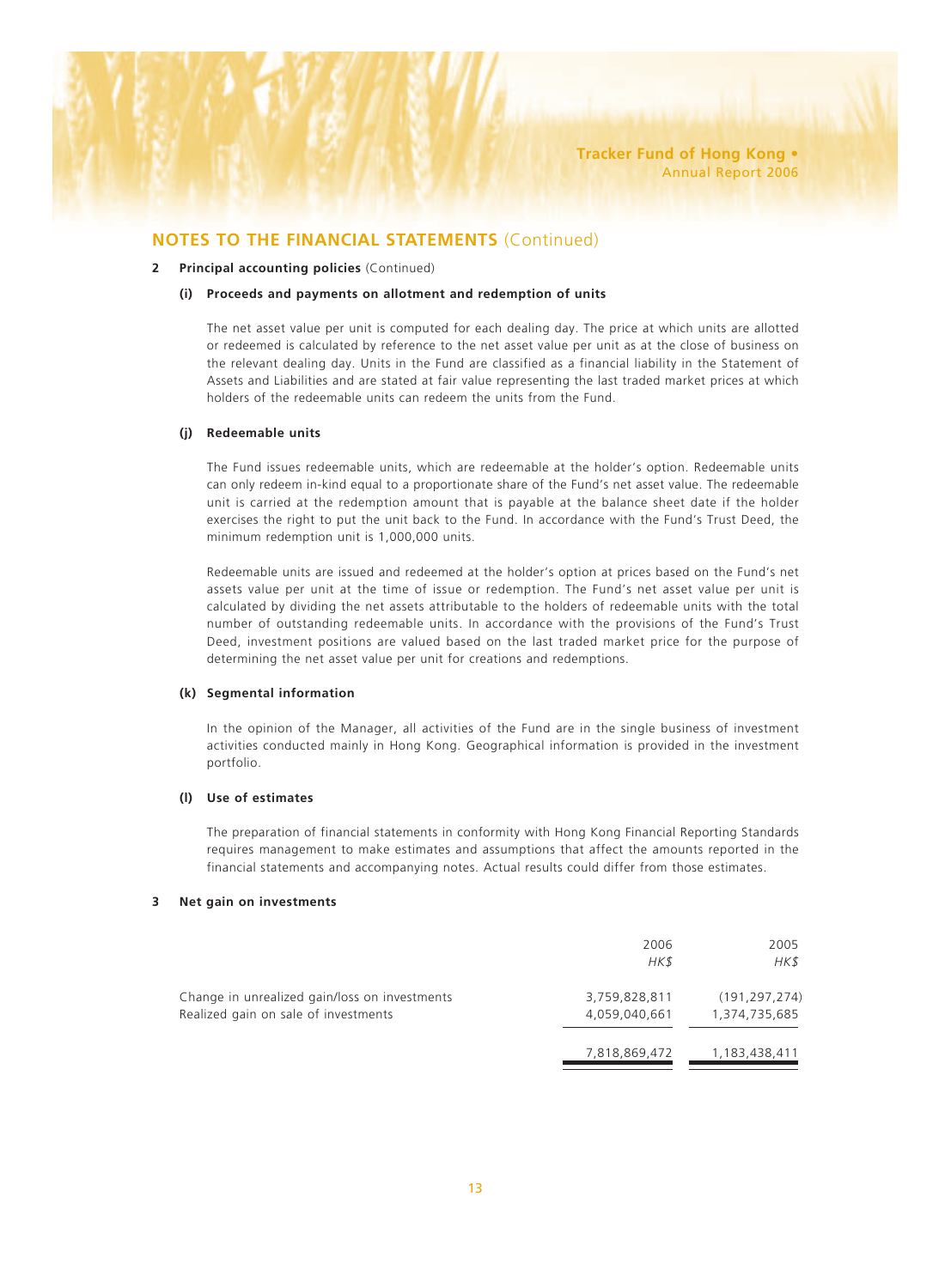#### **4 Income**

#### **(a) Transaction fee**

For each application for the creation of units or for the redemption of units, the Fund was entitled to receive a transaction fee of HK\$30,000 per application. With effect from 1st June 2006, the transaction fee with respect to the creation and redemption application has been reduced from HK\$30,000 per application to HK\$15,000 per total aggregate creation and redemption application per day per Participating Dealer.

#### **(b) Other income**

Other income represents registrar charges levied on unitholders (other than HKSCC Nominees) who hold units registered in their own names as at each Record Date for the relevant distribution. Currently, these charges amount to HK\$80 per year per unitholder. Such charges are deducted on a half-yearly basis from the half-yearly distributions payable to the relevant unitholders.

#### **5 Number of units in issue and net assets attributable to holders of redeemable units**

In accordance with the provisions of the Fund's Trust Deed, listed investments and investments with prices quoted in over the counter markets or by market makers are stated at the last traded price on the valuation day for the purpose of determining net asset value per unit for creation and redemptions and for various fee calculation. However, as stated in note 2(a) the accounting policy of the Fund for the purpose of compliance with HKAS 39 and for reporting purpose is to value its investments at the relevant bid market prices on the Statement of Assets and Liabilities date. The difference between the valuation stated in the financial statement of investments and the valuation methodology indicated in the Fund's Trust Deed, results in a decrease in value of investment by HK\$8,630,309 (2005: HK\$58,590,272). The amount of the adjustment recognized in the Statement of Operations is HK\$49,959,963 (2005: HK\$58,590,272).

Net assets attributable to holders of redeemable units at last traded market prices represent a liability in the balance sheet, carried at the redemption amount that would be payable at the balance sheet date if the unitholder exercised the right to redeem the unit to the Fund.

|                                                                                         |                | Number of units |
|-----------------------------------------------------------------------------------------|----------------|-----------------|
|                                                                                         | 2006           | 2005            |
| Units in issue at the beginning of the year                                             | 1,801,992,500  | 2,140,992,500   |
| Redemption of units in-kind                                                             | (480,000,000)  | (339,000,000)   |
| Units in issue at the end of the year                                                   | 1,321,992,500  | 1,801,992,500   |
|                                                                                         | HK\$           | HK\$            |
| Net assets attributable to holders of redeemable units                                  | 26,602,946,195 | 27,048,038,344  |
| Net assets attributable to holders of redeemable units (per unit)                       | 20.12          | 15.01           |
| Net asset value per Creation Unit<br>(1 Creation Unit is equivalent to 1,000,000 units) | 20,123,371     | 15,010,073      |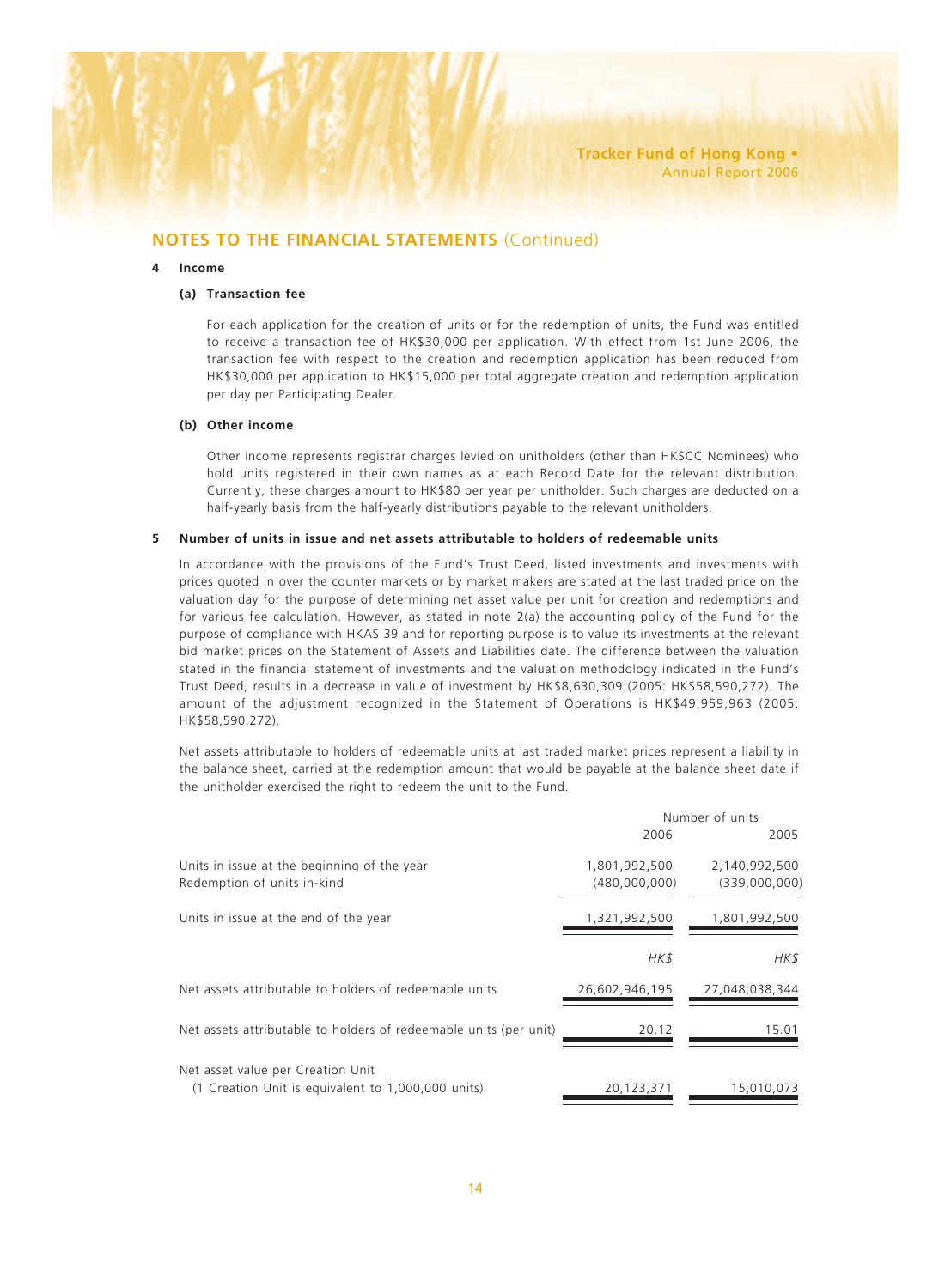#### **6 Taxation**

No provision for Hong Kong profits tax has been made as the interest, dividend income and realized gains on disposal of investments of the Fund are excluded from the charge to profits tax under Section 14, Section 26 or Section 26A of the Hong Kong Inland Revenue Ordinance.

#### **7 Transactions with the Manager and its Connected Persons**

Connected Persons of the Manager are those as defined in the Code on Unit Trusts and Mutual Funds established by the Securities and Futures Commission of Hong Kong (the "SFC Code"). All transactions entered into during the year between the Fund and the Manager and its Connected Persons were carried out in the normal course of business and on normal commercial terms. To the best of the Manager's knowledge, the Fund does not have any other transactions with Connected Persons except for what is disclosed below.

The directors and officers of the Manager may transact in the units of the Fund as principal provided that prior written notice is obtained from the Trustee. As of 31st December 2006, the directors and officers of the Manager together held 27,820 units in the Fund (2005: 27,820 units).

#### **(a) Management fee**

The fee payable to the Manager is calculated at the following annual rates of the net asset value of the Fund on the last dealing day in the relevant quarter:

| For first HK\$15 billion of the net asset value                | $0.050\%$ |
|----------------------------------------------------------------|-----------|
| For next HK\$15 billion of the net asset value                 | 0.045%    |
| For next HK\$15 billion of the net asset value                 | $0.030\%$ |
| Any amount by which the net asset value exceeds HK\$45 billion | 0.025%    |

The management fee is accrued daily and is payable quarterly in arrears.

#### **(b) Trustee fee**

The fee payable to the Trustee is calculated at the following annual rates of the net asset value of the Fund of the last dealing day in the relevant quarter:

| For first HK\$15 billion of the net asset value                | $0.050\%$ |
|----------------------------------------------------------------|-----------|
| For next HK\$15 billion of the net asset value                 | 0.045%    |
| For next HK\$15 billion of the net asset value                 | $0.030\%$ |
| Any amount by which the net asset value exceeds HK\$45 billion | 0.025%    |

The trustee fee is accrued daily and payable quarterly in arrears.

#### **(c) Bank balances**

Bank balances are maintained with the Trustee. Bank balances held with the Trustee as at 31st December 2006 was HK\$76,646,478 (2005: HK\$68,329,644). During the year, interest earned on the above bank balances was HK\$8,422,898 (2005: HK\$7,032,291).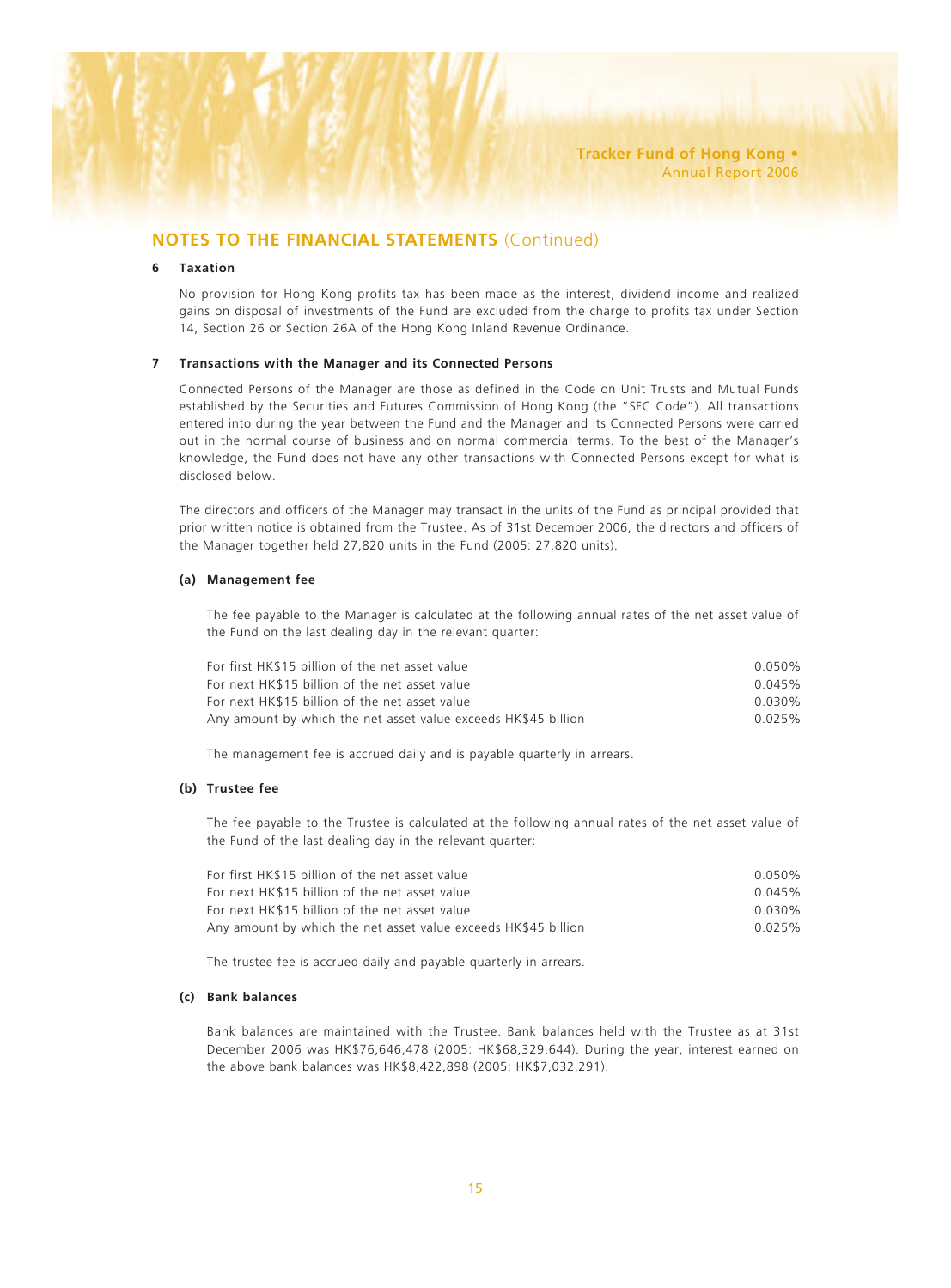#### **8 Other fees**

#### **(a) Registrar fee**

The fee payable to the Registrar is calculated based on the number of unitholders on the register on the first business day of the relevant month at the following fee scale, subject to a monthly maximum aggregate registrar fee of HK\$1,000,000. With effect from 1st May 2005, the registrar fee has been revised at the following rates:

|                                        | With effect from<br>1st May 2005<br>HK\$<br>(per month) | Prior to<br>1st May 2005<br>HK\$<br>(per month) |
|----------------------------------------|---------------------------------------------------------|-------------------------------------------------|
| For first 2,000 Unitholders            | 9,500                                                   | 9,500                                           |
| For every additional 1,000 Unitholders |                                                         |                                                 |
| up to 70,000 Unitholders               | 2,000                                                   |                                                 |
| For every additional 1,000 Unitholders |                                                         |                                                 |
| up to 100,000 Unitholders              | 1,700                                                   | 2,000                                           |
| For every additional 1,000 Unitholders |                                                         |                                                 |
| up to 200,000 Unitholders              | 1,800                                                   | 1,800                                           |
| For every additional 1,000 Unitholders |                                                         |                                                 |
| up to 300,000 Unitholders              | 1,500                                                   | 1,500                                           |
| For every additional 1,000 Unitholders |                                                         |                                                 |
| above 300,000 Unitholders              | 1,200                                                   | 1,200                                           |

In addition, the Registrar is reimbursed for all of its out-of-pocket expenses incurred in connection with performing its services.

The registrar fee is accrued daily and is payable monthly in advance.

#### **(b) Conversion agent fee**

The Conversion Agent received the higher of a monthly retainer fee of HK\$16,000 plus a transaction fee of HK\$12,000 for each creation or redemption application, and a minimum monthly fee of HK\$36,000 before 1st June 2006. With effect from 1st June 2006, no minimum monthly fee would be applied.

The conversion agent fee is accrued daily and payable monthly in arrears.

#### **(c) Index license fee**

The index license fee is calculated at the rate of 0.015% per annum on the daily average net asset value of the Fund, subject to a minimum of US\$10,000 per annum.

The index license fee is accrued daily and is payable quarterly in arrears.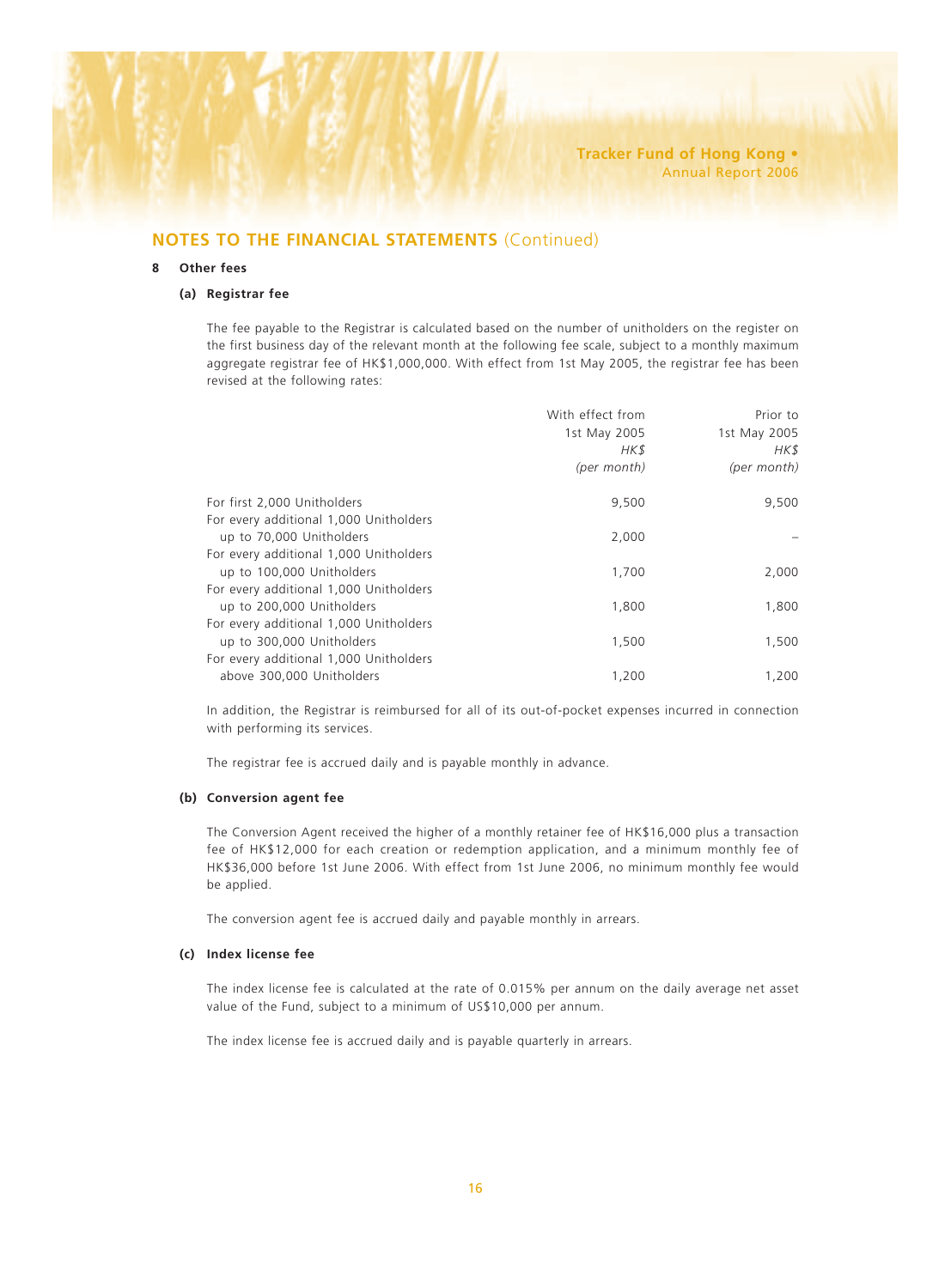#### **9 Major non-cash transactions**

In accordance with the Fund's Trust Deed and since the termination of the Tap agreement, units can only be issued through an in-kind creation of an Index Basket and not through a cash subscription. For each Creation Unit (of 1,000,000 units), the Fund receives an Index Basket consisting of constituent shares as determined by the Manager on a daily basis. During the year, the Fund did not issue any units (2005: nil) in exchange for Index Baskets by the Manager.

In accordance with the Fund's Trust Deed, units can only be redeemed in-kind and are not redeemable for cash. During the year, the Fund redeemed 480,000,000 units (2005: 339,000,000 units) in exchange for Index Baskets consisting of investments valued at HK\$8,253,275,589 (2005: HK\$4,861,452,507) by the Manager.

#### **10 Soft dollar practices**

The Manager may effect transactions, provided that any such transaction is consistent with standards of "best execution", by or through the agency of another person for the account of the Fund with whom the Manager or any of its Connected Persons have an arrangement under which that party will from time to time provide to or procure for the Manager or any of its Connected Persons goods, services or other benefits (such as research and advisory services, computer hardware associated with specialized software or research services and performance measures) the nature of which is such that their provision can reasonably be expected to benefit the Fund as a whole and may contribute to an improvement in the performance of the Fund. For the avoidance of doubt, such goods and services may not include travel, accommodation, entertainment, general administrative goods or services, general office equipment or premises, membership fees, employees' salaries or direct money payments.

Since the inception of the Fund, the Manager had not participated in any soft dollar arrangements in respect of any transactions for the account of the Fund.

#### **11 Investment limitation and prohibitions under the SFC Code**

The SFC Code allows the Fund to invest in constituent securities issued by a single issuer for more than 10% of the Fund's net asset value provided that the investment is limited to any constituent securities that each accounts for more than 10% of the weighting of the Index and the Fund's holding of any such constituent securities may not exceed their respective weightings in the Index (except as a result of changes in the composition of the Index and the excess is transitional and temporary in nature).

Constituent stocks that account for more than 10% of the net asset value of the Fund as at year end were as follows:

|                               | Respective weighting |      |                      |      |
|-------------------------------|----------------------|------|----------------------|------|
|                               | in the Index $(\% )$ |      | % of net asset value |      |
|                               | 2006                 | 2005 | 2006                 | 2005 |
| HSBC Holdings plc             | 23.2                 | 30.1 | 23.0                 | 29.9 |
| China Mobile (Hong Kong) Ltd. | 19.6                 | 15.5 | 19.6                 | 15.4 |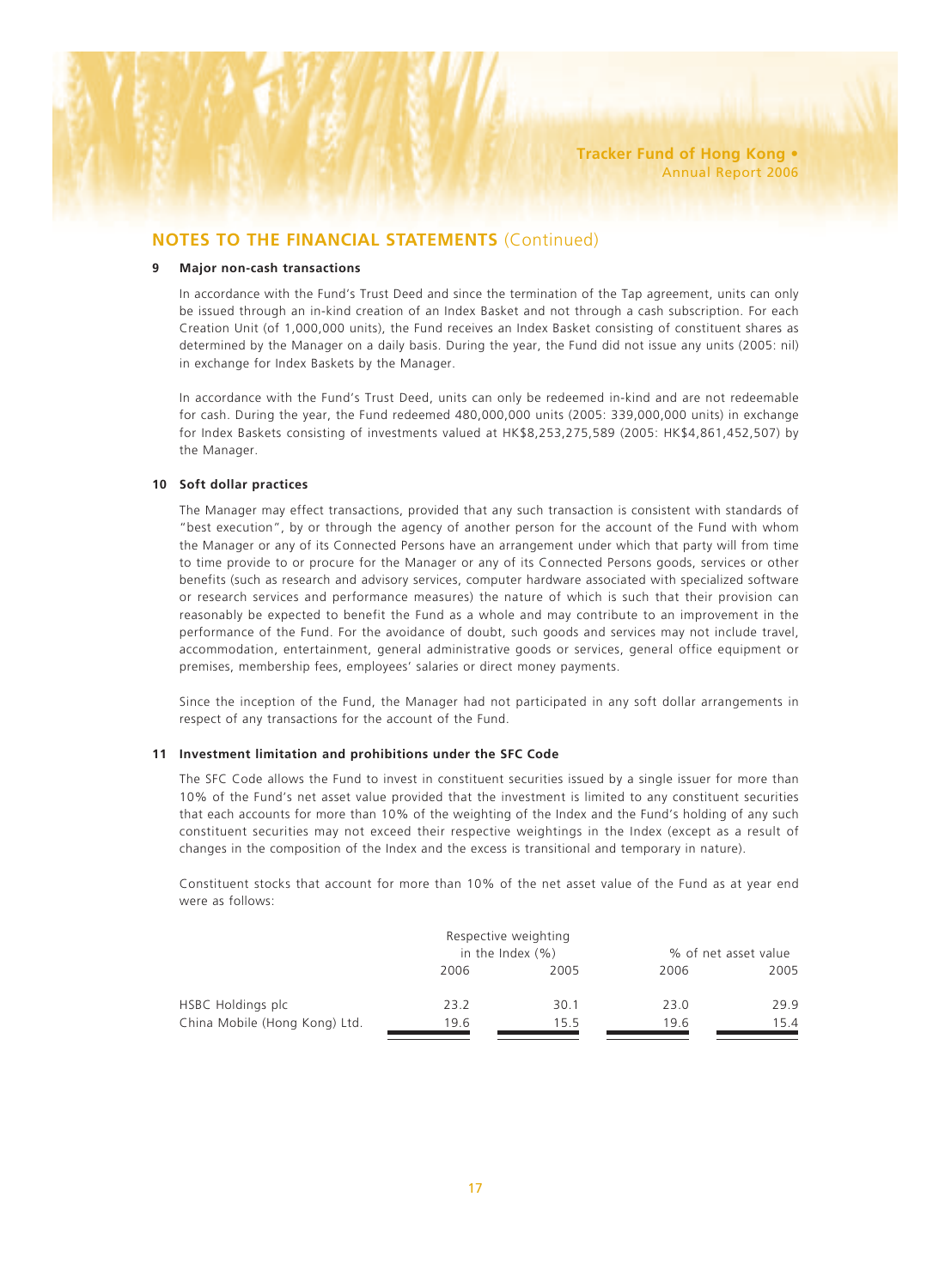#### **12 Financial risk management**

The objective of the Fund is to provide investment results that closely correspond to the performance of the index. The risk exposures inherent in the Fund as at year end are summarized below.

#### **(a) Market price risk**

The Fund's investments are subject to the securities price risk inherent in all securities i.e. the value of holdings may fall as well as rise. The Fund's market risk is managed through diversification of investment portfolio.

As at year end, the overall market exposure were as follows:

|                                            | At 31 December     |            |                    |            |
|--------------------------------------------|--------------------|------------|--------------------|------------|
|                                            |                    | 2006       | 2005               |            |
|                                            |                    | % of       |                    | $%$ of     |
|                                            | Fair value<br>HK\$ | net assets | Fair value<br>HK\$ | net assets |
| Listed investments Equities<br>– Hong Kong | 26,609,946,195     | 99.49      | 26,842,037,452     | 99.24      |
| Total investments, at cost                 | 14, 111, 538, 164  |            | 18,243,716,574     |            |

#### **(b) Credit risk**

Credit risk is the risk that an issuer or counterparty will be unable or unwilling to pay amounts in full when due.

The Fund's financial assets which are potentially subject to concentrations of credit risk consist principally of securities and bank balances.

The Fund limits its exposure to credit risk by transacting the majority of its securities and contractual commitment activity with well established broker-dealers, banks with high credit ratings and regulated exchanges that the Fund considers to be well established.

All transactions in securities are settled/paid for upon delivery using approved and reputable brokers. The risk of default is considered minimal since delivery of securities sold is only made once the broker has received payment. On a purchase, payment is made once the securities have been received by the broker. If either party fails to meet its obligation, the trade will fail.

Accordingly, the Fund has no signification concentration of credit risk.

#### **(c) Interest rate risk**

The Fund is exposed to a minimal interest rate risk as the Fund invests mainly in equity securities and only the bank balances are exposed to interest rate risk which is considered to be minimal.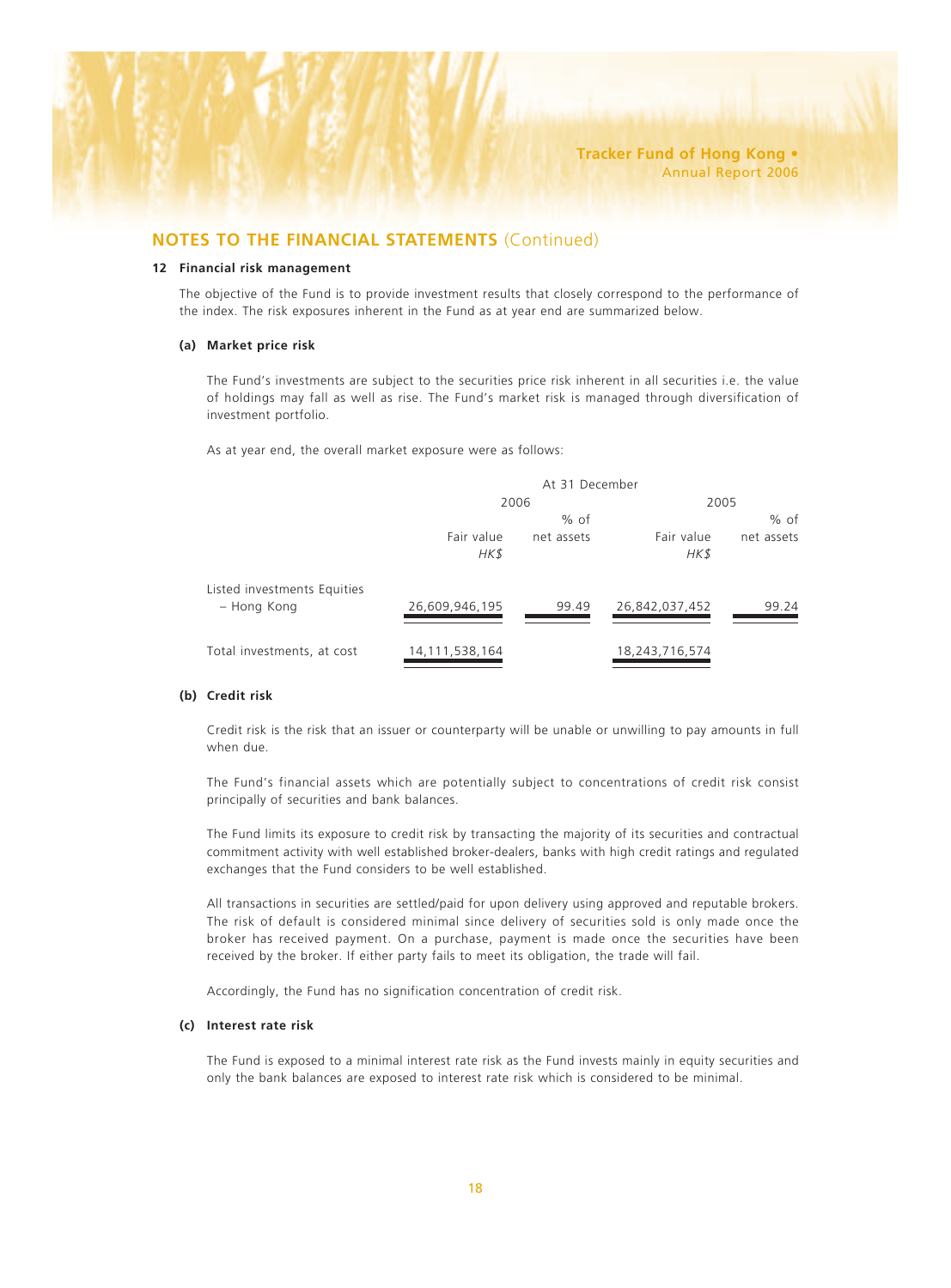#### **12 Financial risk management** (Continued)

#### **(d) Currency risk**

Currency risk is the risk that the value of financial instruments will fluctuate due to the changes in foreign exchange rates.

The Fund has no significant currency risk because substantially all assets and liabilities are denominated in Hong Kong dollars, the Fund's reporting currency.

#### **(e) Fair values of financial instruments**

The Fund's carrying amounts of securities, other assets and liabilities approximate to their fair values. Other assets and liabilities include bank balances, accruals and other payables which are realized or settled within a short period of time.

#### **13 Events after the balance sheet date**

There was no post balance-sheet event.

#### **14 Approval of financial statements**

The financial statements were approved by the Trustee and the Manager on 31st March 2007.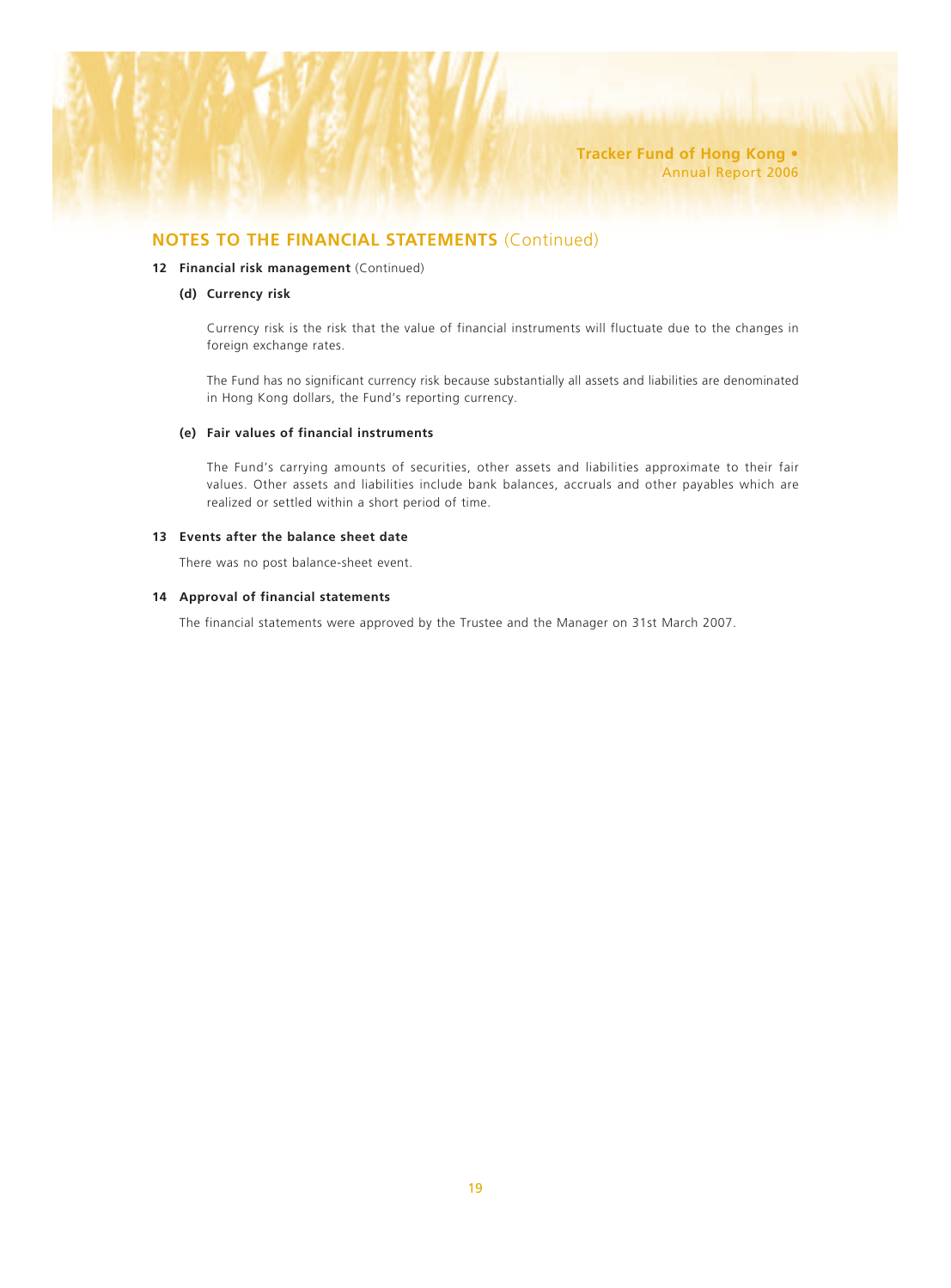## **INVESTMENT PORTFOLIO**

*As at 31st December 2006*

|                                       |             |                    | % of net |
|---------------------------------------|-------------|--------------------|----------|
|                                       | Holdings    | Fair value<br>HK\$ | assets   |
| <b>Hong Kong</b>                      |             |                    |          |
| Listed investments (99.49%)           |             |                    |          |
| Equities (99.49%)                     |             |                    |          |
| Properties (10.08%)                   |             |                    |          |
| CHEUNG KONG (HOLDINGS) LTD.           | 8,988,321   | 859,732,904        | 3.23     |
| HANG LUNG GROUP LTD.                  | 16,074,892  | 312,817,398        | 1.18     |
| HENDERSON LAND DEVELOPMENT CO. LTD.   | 7,540,312   | 327,249,541        | 1.23     |
| SINO LAND CO. LTD.                    | 17,433,595  | 316,245,413        | 1.19     |
| SUN HUNG KAI PROPERTIES LTD.          | 9,671,030   | 864,590,082        | 3.25     |
|                                       |             | 2,680,635,338      | 10.08    |
| Finance (35.39%)                      |             |                    |          |
| <b>BANK OF CHINA</b>                  | 88,509,000  | 377,048,340        | 1.42     |
| <b>BANK OF CHINA HONG KONG</b>        | 41,033,896  | 865,815,206        | 3.26     |
| BANK OF EAST ASIA LTD.                | 5,993,811   | 263,727,684        | 0.99     |
| CHINA CONSTRUCTION BANK               | 130,799,503 | 646,149,545        | 2.43     |
| HANG SENG BANK LTD.                   | 7,421,117   | 788,122,625        | 2.96     |
| HONG KONG EXCHANGES AND CLEARING LTD. | 4,134,884   | 352,085,373        | 1.32     |
| HSBC HOLDINGS PLC                     | 42,944,102  | 6,119,534,535      | 23.01    |
|                                       |             | 9,412,483,308      | 35.39    |
| Utilities (4.60%)                     |             |                    |          |
| CHINA LIGHT & POWER HOLDINGS LTD.     | 9,345,919   | 538,324,934        | 2.02     |
| HONG KONG & CHINA GAS CO. LTD., THE   | 21,384,052  | 372,937,867        | 1.40     |
| HONGKONG ELECTRIC HOLDINGS LTD.       | 8,283,732   | 313,953,443        | 1.18     |
|                                       |             | 1,225,216,244      | 4.60     |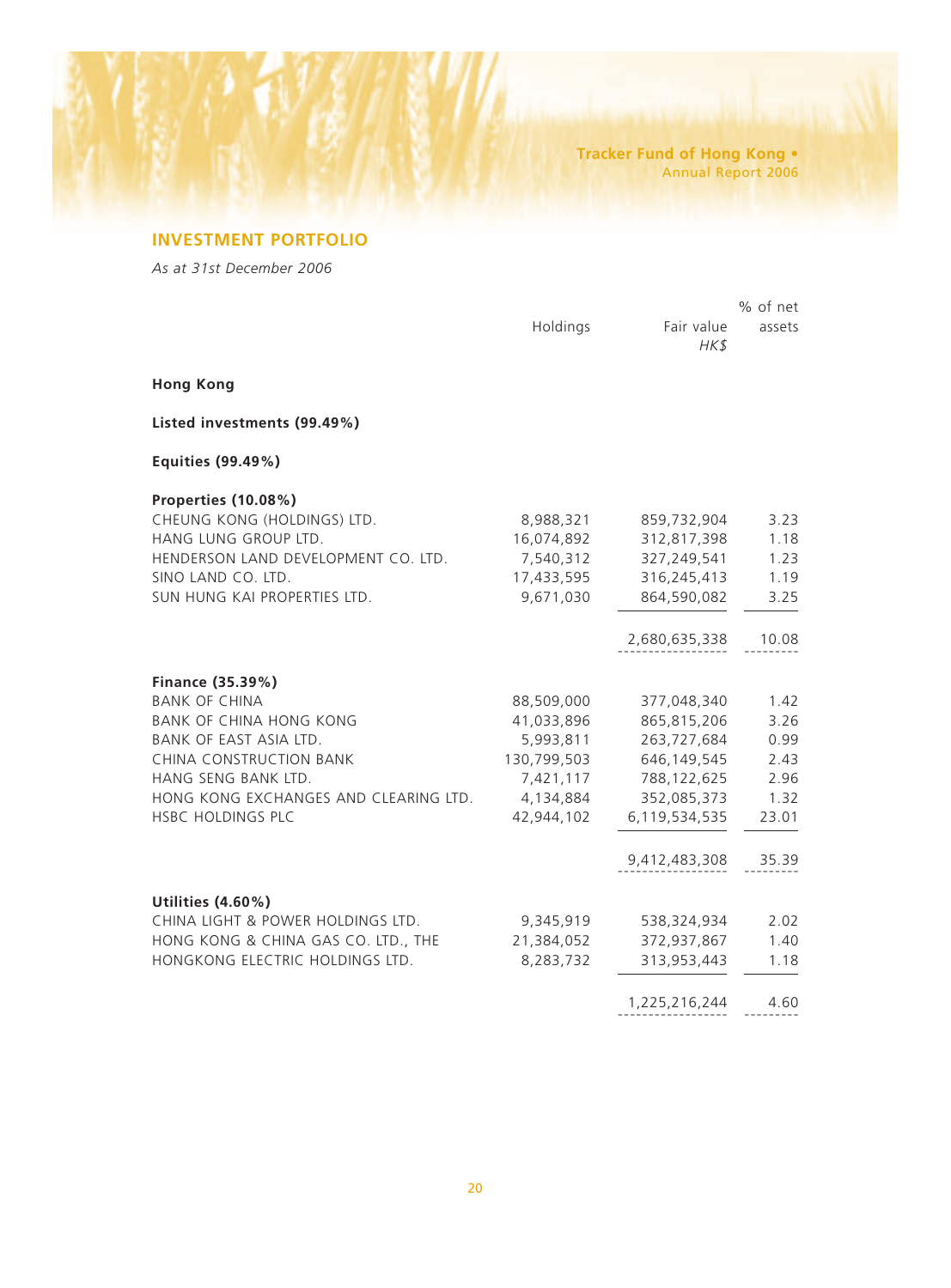## **INVESTMENT PORTFOLIO** (Continued)

*As at 31st December 2006*

|                                          |               |                   | % of net |
|------------------------------------------|---------------|-------------------|----------|
|                                          | Holdings      | Fair value        | assets   |
|                                          |               | HK\$              |          |
|                                          |               |                   |          |
| Commerce and Industry (49.42%)           |               |                   |          |
| CATHAY PACIFIC AIRWAYS LTD.              | 15,274,448    | 292,963,912       | 1.10     |
| CHEUNG KONG INFRASTRUCTURE HOLDINGS LTD. | 8,721,039     | 210,177,040       | 0.79     |
| CHINA MERCHANTS HOLDINGS (INTERNATIONAL) |               |                   |          |
| CO. LTD.                                 | 9,005,633     | 287,279,693       | 1.08     |
| CHINA MOBILE LTD.                        | 77,405,985    | 5,213,293,090     | 19.60    |
| CHINA NETCOM GROUP CORP. (HK) LTD.       | 25,793,116    | 536,496,813       | 2.02     |
| CHINA PETROLEUM & CHEMICAL CORPORATION   | 65,122,000    | 468,878,400       | 1.76     |
| CHINA RESOURCES ENTERPRISES, LTD.        | 9,098,989     | 202,907,455       | 0.76     |
| CHINA UNICOM LTD.                        | 49,090,999    | 560,619,208       | 2.11     |
| CITIC PACIFIC LTD.                       | 8,494,021     | 227,639,763       | 0.86     |
| CNOOC LTD.                               | 168, 157, 351 | 1,241,001,250     | 4.67     |
| COSCO PACIFIC LTD.                       | 8,651,359     | 157,281,706       | 0.59     |
| <b>ESPRIT HOLDINGS LTD.</b>              | 4,739,555     | 412,578,263       | 1.55     |
| FOXCONN INTERNATIONAL HOLDINGS LTD       | 8,107,059     | 205,108,593       | 0.77     |
| HUTCHISON WHAMPOA LTD.                   | 16,544,735    | 1,307,034,065     | 4.91     |
| LI & FUNG LTD.                           | 13,233,317    | 317,599,608       | 1.19     |
| MTR CORPORATION LTD.                     | 21,536,036    | 420,814,143       | 1.58     |
| NEW WORLD DEVELOPMENT CO. LTD.           | 14,178,710    | 222,038,598       | 0.83     |
| PACIFIC CENTURY CYBERWORKS LTD.          | 26,111,901    | 123,248,173       | 0.46     |
| SWIRE PACIFIC LTD. (A SHARES)            | 3,610,173     | 302,893,515       | 1.14     |
| WHARF (HOLDINGS) LTD. THE                | 9,502,814     | 272,730,762       | 1.03     |
| YUE YUEN INDUSTRIAL (HOLDINGS) LTD.      | 6,718,938     | 165,285,875       | 0.62     |
|                                          |               |                   |          |
|                                          |               | 13, 147, 869, 925 | 49.42    |
|                                          |               |                   |          |
| Total listed investments                 |               | 26,466,204,815    | 99.49    |
|                                          |               |                   |          |
| Other net assets                         |               | 136,741,380       | 0.51     |
|                                          |               |                   |          |
| Net assets at 31st December 2006         |               | 26,602,946,195    | 100.00   |
|                                          |               |                   |          |
|                                          |               |                   |          |
| Total investments, at cost               |               | 14, 111, 538, 164 |          |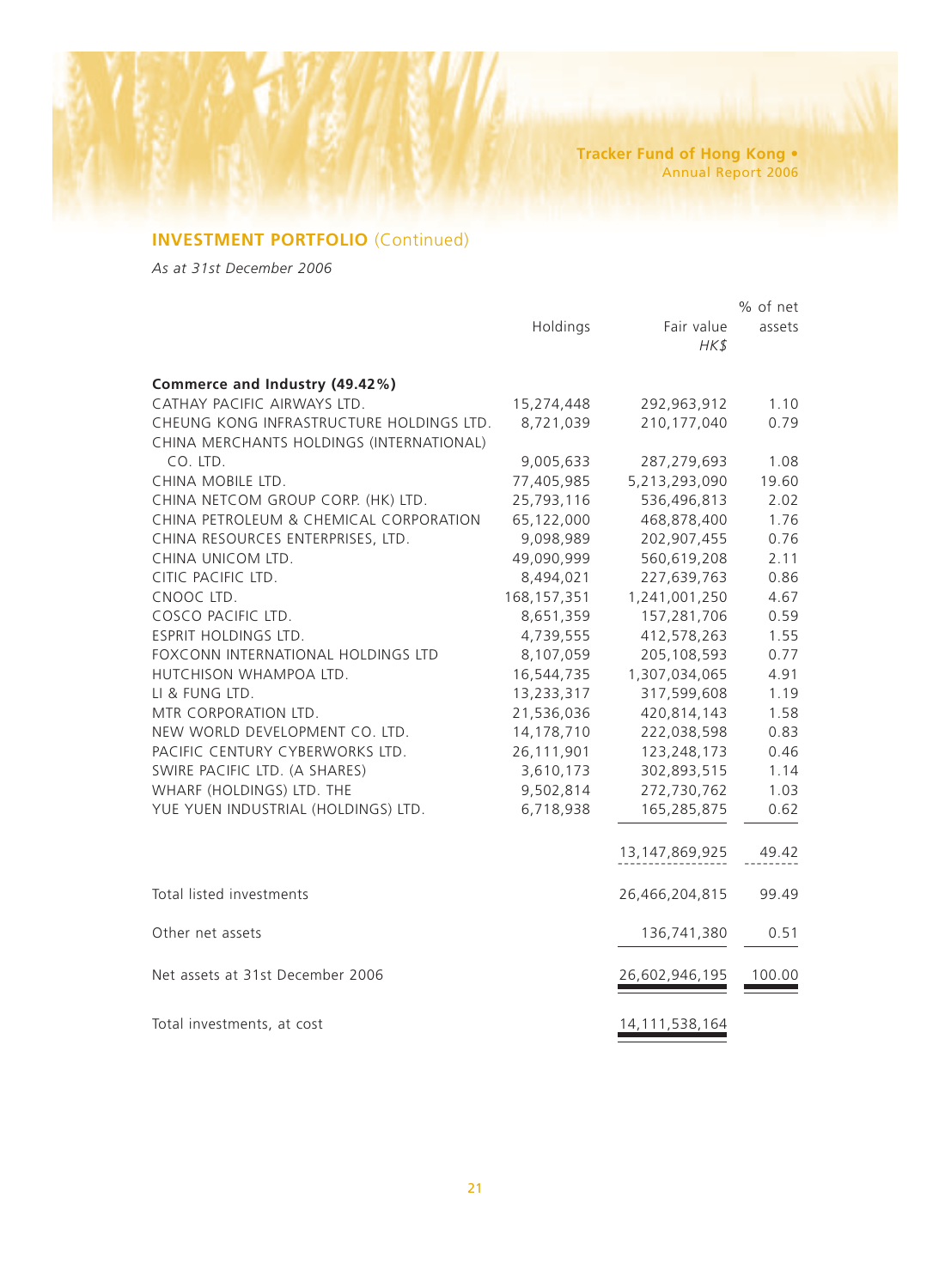## **STATEMENT OF MOVEMENTS IN INVESTMENT PORTFOLIO**

*For the year ended 31st December 2006*

|                                                                  | Holdings   |             |                  |             |
|------------------------------------------------------------------|------------|-------------|------------------|-------------|
|                                                                  | 2005       | Additions   | <b>Disposals</b> | 2006        |
| <b>Hong Kong</b><br><b>Listed investments</b><br><b>Equities</b> |            |             |                  |             |
| <b>Properties</b>                                                |            |             |                  |             |
| CHEUNG KONG (HOLDINGS) LTD.                                      | 13,327,012 | 117,000     | 4,455,691        | 8,988,321   |
| HANG LUNG GROUP LTD.<br>HENDERSON LAND DEVELOPMENT               | 21,218,817 | 806,000     | 5,949,925        | 16,074,892  |
| CO. LTD.                                                         | 10,459,000 | 102,000     | 3,020,688        | 7,540,312   |
| SINO LAND CO                                                     | 24,852,756 | 376,000     | 7,795,161        | 17,433,595  |
| SUN HUNG KAI PROPERTIES LTD.                                     | 13,804,947 | 476,000     | 4,609,917        | 9,671,030   |
| <b>Finance</b>                                                   |            |             |                  |             |
| <b>BANK OF CHINA</b>                                             |            | 88,509,000  |                  | 88,509,000  |
| <b>BANK OF CHINA HONG KONG</b>                                   | 60,790,048 | 532,000     | 20,288,152       | 41,033,896  |
| BANK OF EAST ASIA LTD.                                           | 8,666,391  | 131,800     | 2,804,380        | 5,993,811   |
| CHINA CONSTRUCTION BANK                                          |            | 153,693,000 | 22,893,497       | 130,799,503 |
| HANG SENG BANK LTD.<br>HONG KONG EXCHANGES AND                   | 11,002,612 | 97,700      | 3,679,195        | 7,421,117   |
| CLEARING LTD.                                                    |            | 4,854,000   | 719,116          | 4,134,884   |
| HSBC HOLDINGS PLC                                                | 64,922,643 | 3,052,000   | 25,030,541       | 42,944,102  |
| <b>Utilities</b>                                                 |            |             |                  |             |
| <b>CHINA LIGHT &amp; POWER</b>                                   |            |             |                  |             |
| HOLDINGS LTD.                                                    | 13,844,817 | 121,500     | 4,620,398        | 9,345,919   |
| <b>HONG KONG &amp; CHINA GAS</b>                                 |            |             |                  |             |
| CO. LTD., THE                                                    | 32,082,596 | 282,000     | 10,980,544       | 21,384,052  |
| HONGKONG ELECTRIC                                                |            |             |                  |             |
| HOLDINGS LTD.                                                    | 12,296,355 | 110,000     | 4,122,623        | 8,283,732   |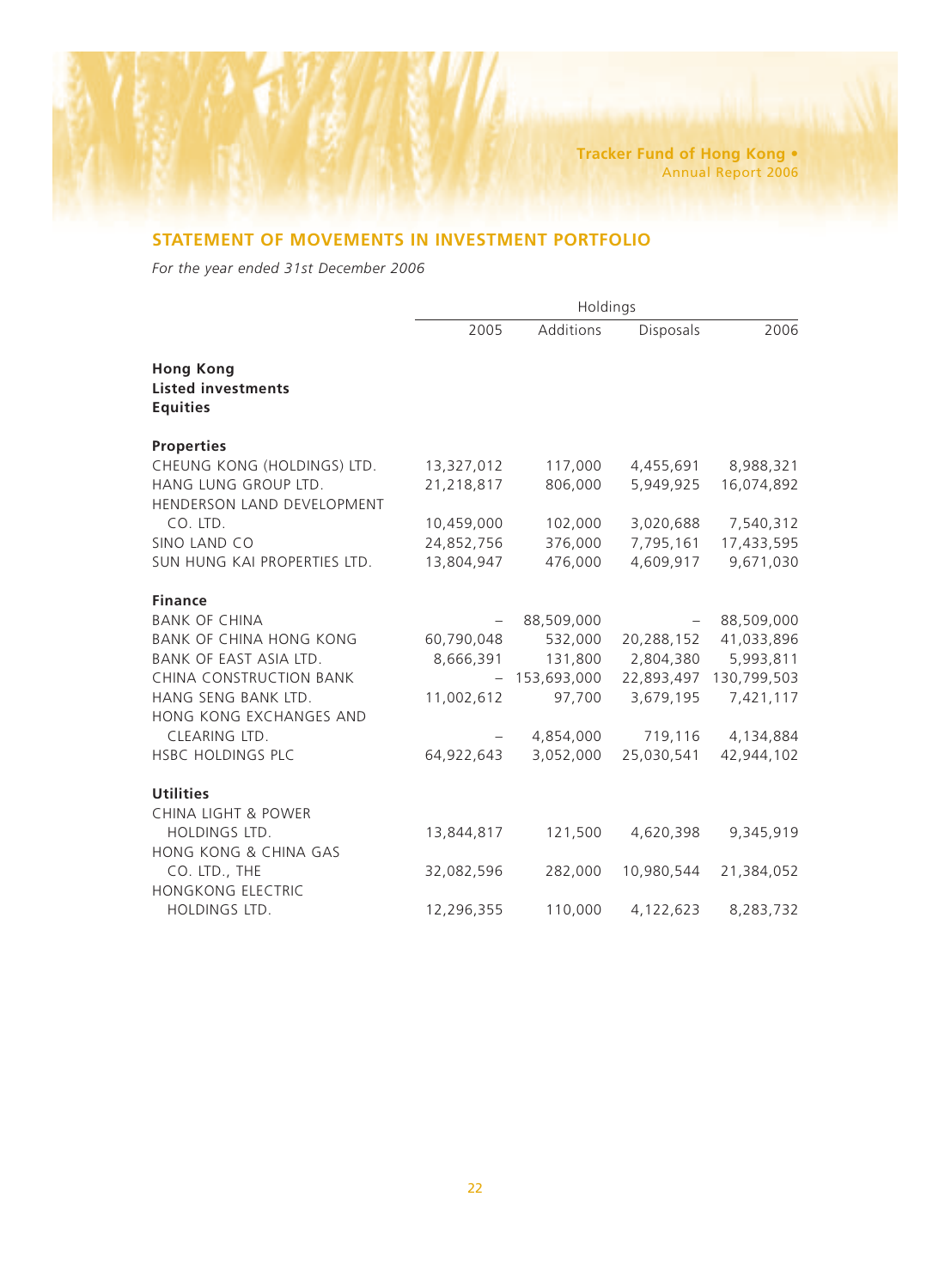## **STATEMENT OF MOVEMENTS IN INVESTMENT PORTFOLIO** (Continued)

*For the year ended 31st December 2006*

|                                   | Holdings    |                          |                  |               |
|-----------------------------------|-------------|--------------------------|------------------|---------------|
|                                   | 2005        | Additions                | <b>Disposals</b> | 2006          |
| <b>Commerce and Industry</b>      |             |                          |                  |               |
| CATHAY PACIFIC AIRWAYS LTD.       | 19,485,766  | 2,543,000                | 6,754,318        | 15,274,448    |
| CHEUNG KONG INFRASTRUCTURE        |             |                          |                  |               |
| HOLDINGS LTD.                     | 12,988,601  | 89,000                   | 4,356,562        | 8,721,039     |
| CHINA MERCHANTS HOLDINGS          |             |                          |                  |               |
| (INTERNATIONAL) CO. LTD.          | 12,356,820  | 728,000                  | 4,079,187        | 9,005,633     |
| CHINA MOBILE LTD.                 | 113,511,962 | 1,435,500                | 37,541,477       | 77,405,985    |
| CHINA NETCOM GROUP CORP.          |             |                          |                  |               |
| (HK) LTD.                         |             | 35,776,500               | 9,983,384        | 25,793,116    |
| CHINA PETROLEUM & CHEMICAL        |             |                          |                  |               |
| CORPORATION                       |             | 65,122,000               |                  | 65,122,000    |
| CHINA RESOURCES ENTERPRISES, LTD. | 12,668,214  | 506,000                  | 4,075,225        | 9,098,989     |
| CHINA UNICOM LTD.                 | 72,481,953  | 670,000                  | 24,060,954       | 49,090,999    |
| CITIC PACIFIC LTD.                | 12,638,659  | 85,000                   | 4,229,638        | 8,494,021     |
| CNOOC LTD.                        | 236,253,438 | 13,832,000               | 81,928,087       | 168, 157, 351 |
| COSCO PACIFIC LTD.                | 12,639,467  | 98,000                   | 4,086,108        | 8,651,359     |
| DENWAY MOTORS LTD.                | 43,288,402  | $\overline{\phantom{0}}$ | 43,288,402       |               |
| ESPRIT HOLDINGS LTD.              | 6,914,398   | 61,500                   | 2,236,343        | 4,739,555     |
| <b>FOXCONN INTERNATIONAL</b>      |             |                          |                  |               |
| <b>HOLDINGS LTD</b>               |             | 9,500,000                | 1,392,941        | 8,107,059     |
| HUTCHISON WHAMPOA LTD.            | 24,510,634  | 215,000                  | 8,180,899        | 16,544,735    |
| JOHNSON ELECTRIC HOLDINGS LTD.    | 21,187,359  |                          | 21,187,359       |               |
| LENOVO GROUP LTD.                 | 48,489,134  | $\overline{\phantom{0}}$ | 48,489,134       |               |
| LI & FUNG LTD.                    | 16,864,455  | 1,978,011                | 5,609,149        | 13,233,317    |
| MTR CORPORATION LTD.              | 31,056,041  | 457,000                  | 9,977,005        | 21,536,036    |
| NEW WORLD DEVELOPMENT CO. LTD.    | 19,990,768  | 824,000                  | 6,636,058        | 14,178,710    |
| PACIFIC CENTURY CYBERWORKS LTD.   | 38,708,065  | 127,000                  | 12,723,164       | 26,111,901    |
| SWIRE PACIFIC LTD. (A SHARES)     | 5,358,883   | 48,500                   | 1,797,210        | 3,610,173     |
| WHARF (HOLDINGS) LTD. THE         | 14,099,935  | 125,000                  | 4,722,121        | 9,502,814     |
| YUE YUEN INDUSTRIAL               |             |                          |                  |               |
| (HOLDINGS) LTD.                   | 9,335,172   | 63,000                   | 2,679,234        | 6,718,938     |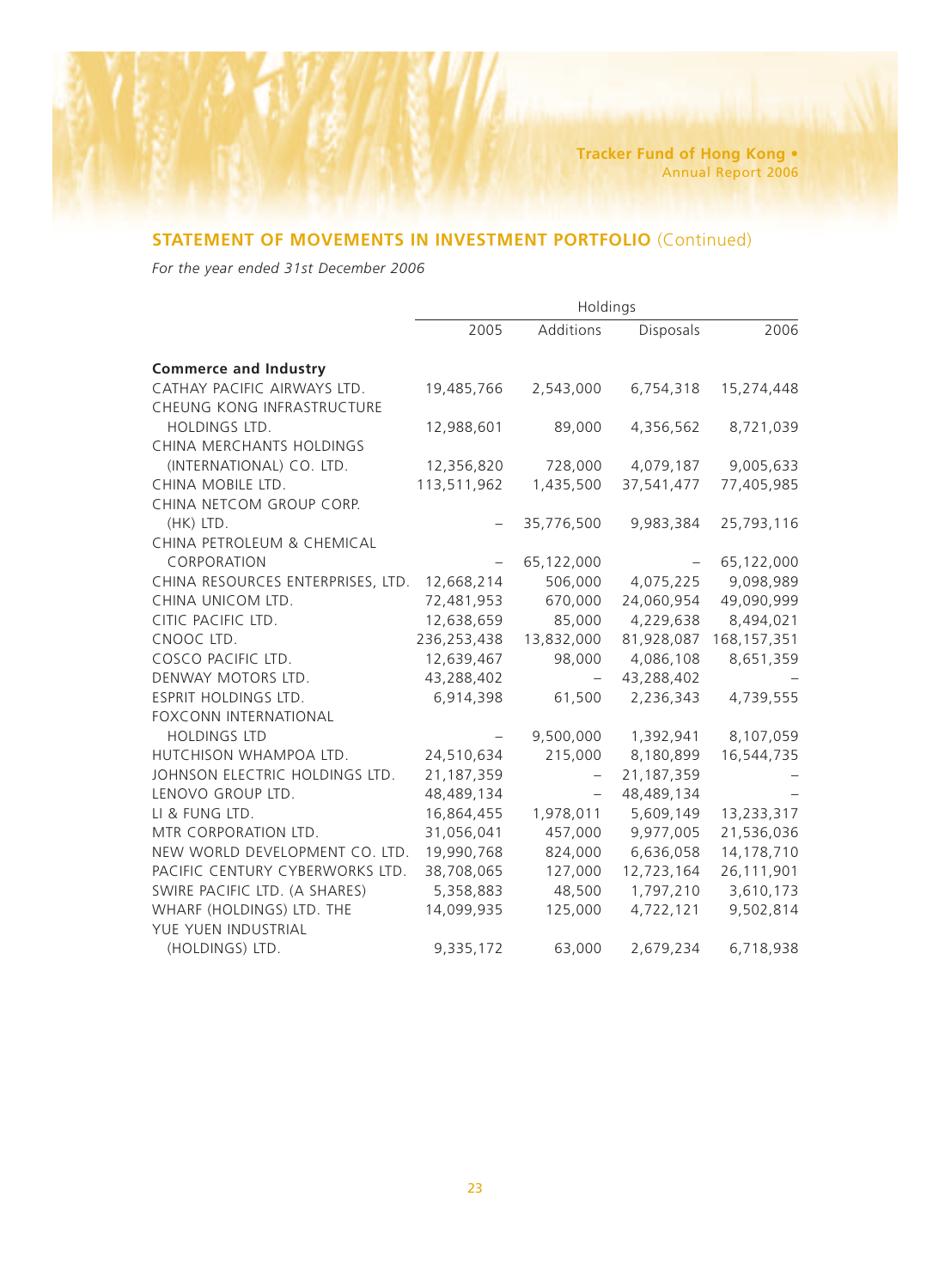## **PERFORMANCE RECORD**

**Net asset values**

|                                             | Net asset value<br>per unit<br>HK\$ | Net asset value<br>of the Fund<br>HK\$ |  |
|---------------------------------------------|-------------------------------------|----------------------------------------|--|
| At end of financial period dated            |                                     |                                        |  |
| 31st December 2003                          | 12.68                               | 27,854,424,604                         |  |
| 31st December 2004                          | 14.35                               | 30,722,784,318                         |  |
| 31st December 2005                          | 15.01                               | 27,048,038,344                         |  |
| 31st December 2006                          | 20.12                               | 26,602,946,195                         |  |
| Highest and lowest net asset value per unit |                                     |                                        |  |

|                                      | Highest net asset<br>value per unit<br>HK\$ | Lowest net asset<br>value per unit<br>HK\$ |
|--------------------------------------|---------------------------------------------|--------------------------------------------|
| Financial period ended               |                                             |                                            |
| 31st December 2000 (since inception) | 18.39                                       | 13.75                                      |
| 31st December 2001                   | 16.24                                       | 9.12                                       |
| 31st December 2002                   | 12.07                                       | 9.06                                       |
| 31st December 2003                   | 12.70                                       | 8.62                                       |
| 31st December 2004                   | 14.39                                       | 11.08                                      |
| 31st December 2005                   | 15.80                                       | 13.50                                      |
| 31st December 2006                   | 20.16                                       | 15.07                                      |

## **Fund Performance**

During the year, the Hang Seng Index increased by 34.20% (2005: 4.54%), while the net asset value per unit of the Fund increased by 34.04% (2005: 4.60%).